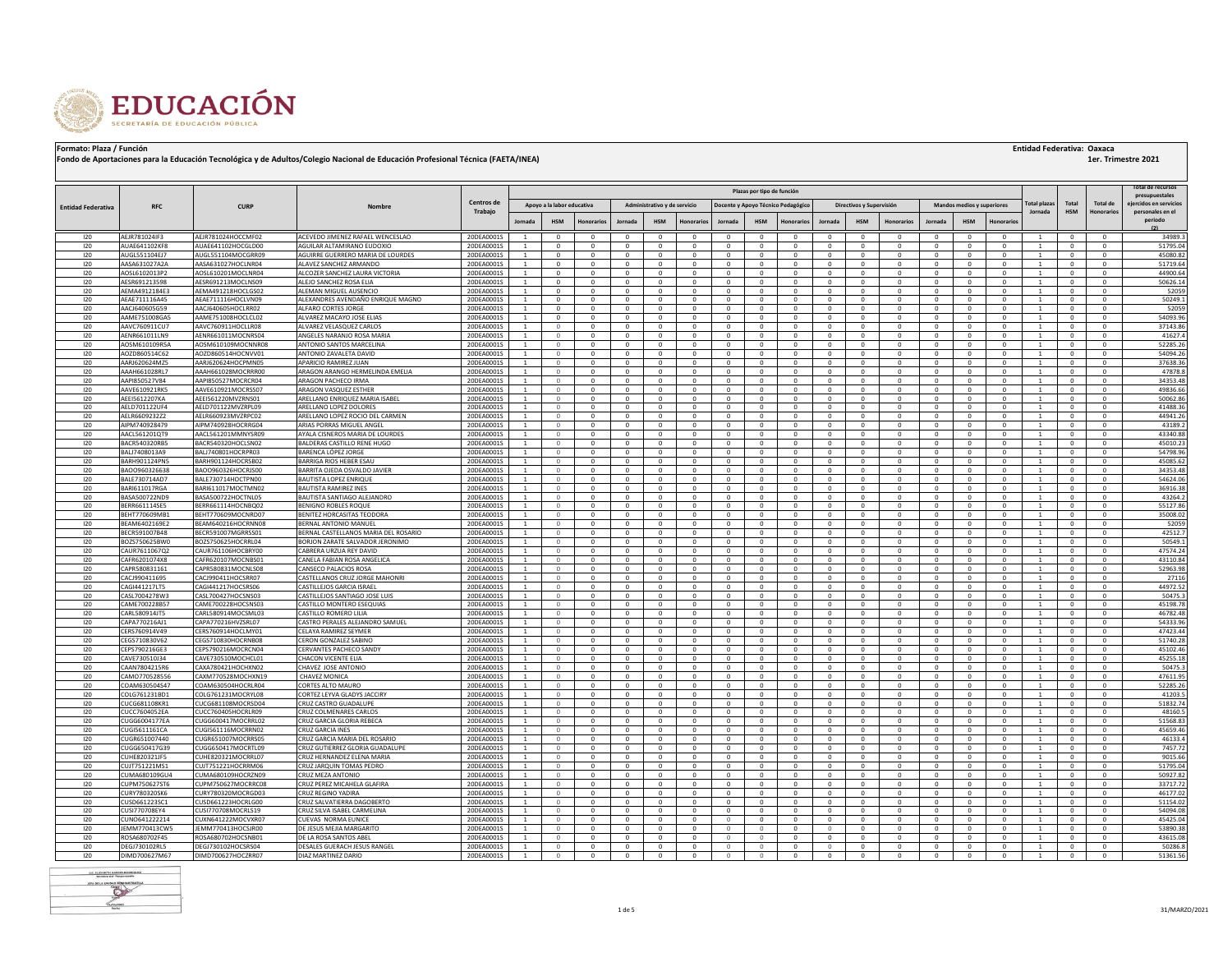

|  | <b>Entidad Federativa: Oaxaca</b> |  |  |
|--|-----------------------------------|--|--|
|--|-----------------------------------|--|--|

|                           | Plazas por tipo de función     |                                          |                                                                |                          |                      |                          |                            |                              |                              |                            |                              |                                  | Total de recursos<br>presupuestales |                                  |                              |                                |                                  |                              |                        |                                  |                              |                          |                             |
|---------------------------|--------------------------------|------------------------------------------|----------------------------------------------------------------|--------------------------|----------------------|--------------------------|----------------------------|------------------------------|------------------------------|----------------------------|------------------------------|----------------------------------|-------------------------------------|----------------------------------|------------------------------|--------------------------------|----------------------------------|------------------------------|------------------------|----------------------------------|------------------------------|--------------------------|-----------------------------|
| <b>Entidad Federativa</b> | <b>RFC</b>                     | <b>CURP</b>                              | Nombre                                                         | Centros de               |                      |                          | Apoyo a la labor educativa |                              | Administrativo y de servicio |                            |                              |                                  | Docente y Apoyo Técnico Pedagógico  |                                  | Directivos y Supervisión     |                                |                                  | Mandos medios y superiores   |                        | 'otal plaza                      | Tota                         | <b>Total de</b>          | jercidos en servicio        |
|                           |                                |                                          |                                                                | Trabajo                  |                      |                          |                            |                              | <b>HSM</b>                   |                            |                              |                                  |                                     |                                  | <b>HSM</b>                   |                                |                                  |                              |                        | Jornada                          | <b>HSM</b>                   | Honorarios               | personales en el<br>periodo |
|                           |                                |                                          |                                                                |                          | Jornada              | <b>HSM</b>               | norarios                   | Jornada                      |                              | onorario:                  | Jornada                      | <b>HSM</b>                       | norario                             | Jornada                          |                              | Honorarios                     | Jornada                          | <b>HSM</b>                   |                        |                                  |                              |                          |                             |
| 120                       | DIM7860407RY7<br>DOGM7702134M9 | DIMZ860407HOCLJL04                       | DILLANES MIJANGOS ZALATIEL                                     | 20DEA0001S               | <sup>1</sup>         |                          |                            | $\Omega$                     | $\Omega$                     | $\Omega$                   | $\Omega$                     | $\Omega$                         | $\Omega$                            | $\Omega$                         | $\Omega$                     | $\Omega$                       | $^{\circ}$                       | $\Omega$                     |                        | $\overline{1}$                   | $^{\circ}$                   | $^{\circ}$               | 40974<br>54094.08           |
| 120<br>120                |                                | DOGM770213HOCRMX04<br>DOJA780111HOCRML01 | DORANTES GAMBOA MAXIMO JESUS<br>DORANTES JIMENEZ ALAIN         | 20DEA0001S               | -1<br>-1             | $\Omega$<br>$\Omega$     | $\Omega$<br>$\Omega$       | $\mathbf{0}$<br>$^{\circ}$   | $^{\circ}$<br>$^{\circ}$     | $\Omega$<br>$^{\circ}$     | $\Omega$<br>$^{\circ}$       | $\mathbf{0}$<br>$\mathbf{0}$     | $^{\circ}$<br>$\mathbf{0}$          | $\mathbf{0}$<br>$\overline{0}$   | $\mathbf{0}$<br>$\mathbf{0}$ | $^{\circ}$<br>$^{\circ}$       | $^{\circ}$<br>$^{\circ}$         | $\mathbf{0}$<br>$^{\circ}$   | $\Omega$<br>$\Omega$   | <sup>1</sup><br><sup>1</sup>     | $^{\circ}$<br>$^{\circ}$     | $^{\circ}$<br>$\Omega$   | 50569.7                     |
| 120                       | DOJA780111JF5<br>EAGE640911G34 | EAGE640911MOCSRR04                       | ESTRADA GARCIA ERI HELIDA                                      | 20DEA0001S<br>20DEA0001S | -1                   | $\Omega$                 | $^{\circ}$                 | $\overline{0}$               | $^{\circ}$                   | $^{\circ}$                 | $\Omega$                     | $\circ$                          | $^{\circ}$                          | $\overline{0}$                   | $\mathbf{0}$                 | $\mathbf{0}$                   | $^{\circ}$                       | $\mathbf{0}$                 | $^{\circ}$             | <sup>1</sup>                     | $^{\circ}$                   | $^{\circ}$               | 18031.32                    |
| 120                       | EUMR700919FU:                  | EUMR700919HOCSNC05                       | ESTUDILLO MONTALVO RICARDO                                     | 20DEA00019               |                      |                          |                            | $\overline{0}$               | $\mathbf{0}$                 | $\Omega$                   | $\Omega$                     | $\overline{0}$                   | $\overline{0}$                      | $\Omega$                         | $\mathbf{0}$                 | $\mathbf 0$                    | $\overline{0}$                   | $\mathbf{0}$                 |                        | 1                                | $\Omega$                     | $\Omega$                 | 49872                       |
| 120                       | FETP761101LQ1                  | FETP761101HOCLRR00                       | FELIPE TRAPAGA PERFECTO                                        | 20DEA0001S               | -1                   | $\Omega$                 | $\Omega$                   | $\overline{0}$               | $\Omega$                     | $\Omega$                   | $\Omega$                     | $\mathbf{0}$                     | $^{\circ}$                          | $\mathbf{0}$                     | $\mathbf{0}$                 | $\mathbf{0}$                   | $^{\circ}$                       | $\mathbf{0}$                 | $\Omega$               | <sup>1</sup>                     | $^{\circ}$                   | $^{\circ}$               | 51154.02                    |
| 120                       | FFIC720716GW1                  | EEIC720716MOCRMR08                       | FERIA JIMENEZ MA DEL CARMEN FABIOL                             | 20DEA0001S               | $\overline{1}$       | $\Omega$                 | $\Omega$                   | $\Omega$                     | $\Omega$                     | $\Omega$                   | $\Omega$                     | $\Omega$                         | $\Omega$                            | $\Omega$                         | $\Omega$                     | $^{\circ}$                     | $\Omega$                         | $\Omega$                     | $\Omega$               | $\mathbf{1}$                     | $\Omega$                     | $\Omega$                 | 33717.72                    |
| 120                       | FEOR780413UD5                  | FFOR780413MDERRC04                       | FERIA ORTIZ ROCIO                                              | 20DEA0001S               | -1                   | $\Omega$                 | $\Omega$                   | $\overline{0}$               | $\Omega$                     | $\Omega$                   | $\Omega$                     | $\mathbf{0}$                     | $^{\circ}$                          | $\mathbf{0}$                     | $\mathbf{0}$                 | $\mathbf{0}$                   | $^{\circ}$                       | $\mathbf{0}$                 | $\Omega$               | <sup>1</sup>                     | $\Omega$                     | $\Omega$                 | 47725.08                    |
| 120                       | FOGR7109293C0                  | FOGR710929HHGLNF05                       | FLORES GONZALEZ RAFAEL                                         | 20DEA0001S               | $\overline{1}$       | $\Omega$                 | $\Omega$                   | $\Omega$                     | $\Omega$                     | $\Omega$                   | $\Omega$                     | $\Omega$                         | $\Omega$                            | $\Omega$                         | $\Omega$                     | $^{\circ}$                     | $\Omega$                         | $\Omega$                     | $\Omega$               | $\mathbf{1}$                     | $\Omega$                     | $\Omega$                 | 51832.74                    |
| 120                       | FOPE560130AZ7                  | FOPE560130HOCLBP00                       | LORES PUEBLITA EPIFANIO                                        | 20DEA0001S               | -1                   | $\Omega$                 | $\mathbf{0}$               | $^{\circ}$                   | $^{\circ}$                   | $\mathbf{0}$               | $\mathbf{0}$                 | $\circ$                          | $^{\circ}$                          | $\mathbf{0}$                     | $\mathbf{0}$                 | $\mathbf{0}$                   | $^{\circ}$                       | $^{\circ}$                   | $^{\circ}$             | 1                                | $^{\circ}$                   | $^{\circ}$               | 51380.28                    |
| 120<br>120                | FOZB740430RX0<br>FAGS610530QG0 | FOZB740430HOCLRN19<br>FAGS610530MDFRNL05 | <b>FLORES ZURITA BENITO JAIME</b><br>FRANCO GONZALEZ SOLEDAD   | 20DEA0001S<br>20DEA0001S | $\overline{1}$<br>-1 | $\Omega$<br>$\mathbf{0}$ | $\Omega$<br>$\mathbf{0}$   | $\Omega$<br>$^{\circ}$       | $\Omega$<br>$^{\circ}$       | $\Omega$<br>$\mathbf{0}$   | $\Omega$<br>$\mathbf{0}$     | $\Omega$<br>$\circ$              | $\Omega$<br>$^{\circ}$              | $\Omega$<br>$\mathbf{0}$         | $\Omega$<br>$\mathbf{0}$     | $\Omega$<br>$\mathbf{0}$       | $\Omega$<br>$^{\circ}$           | $\Omega$<br>$\mathbf{0}$     | $\Omega$<br>$^{\circ}$ | $\overline{1}$<br>1              | $\Omega$<br>$^{\circ}$       | $\Omega$<br>$^{\circ}$   | 50927.82<br>43433.34        |
| 120                       | FUSC7603059F9                  | EUSC760305MOCNLR09                       | <b>FUENTES SOLAR MARIA DEL CARMEN</b>                          | 20DEA00019               | $\overline{1}$       |                          | $\Omega$                   | $\Omega$                     | $\Omega$                     | $\Omega$                   | $\Omega$                     | $\Omega$                         | $\Omega$                            | $\Omega$                         | $\Omega$                     | $\Omega$                       | $\Omega$                         | $\Omega$                     | $\Omega$               | $\mathbf{1}$                     | $^{\circ}$                   | $\Omega$                 | 50475.3                     |
| 120                       | GAGA830814T26                  | GAGA830814MOCLLS02                       | GALINDO GALINDO ASUNCION NERY                                  | 20DEA0001S               | -1                   | $\Omega$                 | $\mathbf{0}$               | $\mathbf{0}$                 | $\mathbf{0}$                 | $\mathbf{0}$               | $\circ$                      | $\circ$                          | $\overline{0}$                      | $\overline{0}$                   | $\mathbf{0}$                 | $\mathbf{0}$                   | $\overline{0}$                   | $\mathbf{0}$                 | $\mathbf{0}$           | 1                                | $\mathbf{0}$                 | $^{\circ}$               | 36807.48                    |
| 120                       | GARP750217RB5                  | GARP750217MOCLYT08                       | <b>GALINDO REYES PATRICIA</b>                                  | 20DEA0001S               | $\mathbf{1}$         | $\Omega$                 | $\Omega$                   | $\mathbf{0}$                 | $\mathbf{0}$                 | $^{\circ}$                 | $\Omega$                     | $\overline{0}$                   | $\mathbf{0}$                        | $\Omega$                         | $\mathbf{0}$                 | $\mathbf{0}$                   | $\Omega$                         | $\mathbf{0}$                 | $\Omega$               | $\mathbf{1}$                     | $\mathbf{0}$                 | $\Omega$                 | 36154.86                    |
| 120                       | GAAF6806043C1                  | GAAF680604HOCLGR01                       | GALLARDO AGUILAR FRANCISCO                                     | 20DEA0001S               |                      |                          |                            | $\Omega$                     | $\Omega$                     | $\Omega$                   |                              | $\Omega$                         | $\Omega$                            | $\Omega$                         | $\Omega$                     | $\mathbf 0$                    | $\Omega$                         | $\Omega$                     |                        |                                  |                              |                          | 45311.88                    |
| 120                       | GALR710301FK6                  | GALR710301MOCLBS04                       | GALLEGOS LABIAS ROSA MARIA                                     | 20DEA0001S               | $\mathbf{1}$         |                          | $\Omega$                   | $\Omega$                     | $\Omega$                     | $\Omega$                   | $\Omega$                     | $\Omega$                         | $\mathbf{0}$                        | $\Omega$                         | $\mathbf{0}$                 | $\mathbf{0}$                   | $\Omega$                         | $\Omega$                     | $\Omega$               | $\mathbf{1}$                     | $\Omega$                     | $\Omega$                 | 51606.54                    |
| 120                       | GAAD7505058R2                  | GAAD750505HOCRNV03                       | <b>GARCIA ANGEL DAVID</b>                                      | 20DEA0001S               |                      |                          |                            | $\mathbf{0}$                 | $\mathbf 0$                  | $\mathbf 0$                |                              | $\mathbf{0}$                     | $^{\circ}$                          | $^{\circ}$                       | $\mathbf{0}$                 | $\mathbf 0$                    | $^{\circ}$                       | $\mathbf{0}$                 |                        |                                  | $\mathbf 0$                  |                          | 51001.56                    |
| 120                       | GALF7301112S5                  | GALF730111MOCRPR03                       | GARCIA LOPEZ FRANCISCA GUILLERMIN                              | 20DEA0001S               | $\mathbf{1}$         |                          | $\Omega$                   | $\Omega$                     | $\Omega$                     | $\Omega$                   | $\Omega$                     | $\Omega$                         | $\Omega$                            | $\Omega$                         | $\Omega$                     | $\mathbf 0$                    | $\Omega$                         | $\Omega$                     | $\Omega$               | $\mathbf{1}$                     | $\Omega$                     | $\Omega$                 | 50249.1                     |
| 120<br>120                | GALS700622D4A<br>GALM6010238X3 | GALS700622MOCRPY07<br>GALM601023MOCRNR04 | GARCIA LOPEZ SYLVIA MAGDALENA<br>GARCIA LUNA MARGARITA LETICIA | 20DEA0001S<br>20DEA0001S |                      |                          | $\mathbf 0$                | $\mathbf{0}$<br>$\mathbf{0}$ | $\mathbf 0$<br>$^{\circ}$    | $\mathbf 0$<br>$\mathbf 0$ | $\mathbf{0}$<br>$\Omega$     | $\mathbf{0}$<br>$\mathbf{0}$     | $^{\circ}$<br>$\overline{0}$        | $^{\circ}$                       | $\mathbf{0}$<br>$\Omega$     | $\mathbf 0$<br>$\mathbf 0$     | $^{\circ}$<br>$\overline{0}$     | $\mathbf{0}$<br>$\mathbf{0}$ |                        |                                  | $\mathbf 0$<br>$^{\circ}$    | 0                        | 38401.62<br>47878.8         |
| 120                       | GAME670305JJ4                  | GAME670305MOCRRL09                       | GARCIA MARTINEZ ELIZABETH                                      | 20DEA0001S               | $\mathbf{1}$         |                          | $\Omega$                   | $\mathbf{0}$                 | $^{\circ}$                   | $^{\circ}$                 | $\circ$                      | $\mathbf{0}$                     | $\overline{0}$                      | $\mathbf{0}$                     | $\mathbf{0}$                 | $\mathbf 0$                    | $\overline{0}$                   | $\mathbf{0}$                 | $\Omega$               | $\overline{1}$                   | $^{\circ}$                   | $\mathbf 0$              | 51154.02                    |
| 120                       | GAMR8704307U0                  | GAMR870430MOCRTM04                       | GARCIA MATUS ROMINA GABRIELA                                   | 20DEA0001S               |                      |                          | $\Omega$                   | $\mathbf{0}$                 | $^{\circ}$                   | $^{\circ}$                 | $\Omega$                     | $\mathbf{0}$                     | $\overline{0}$                      | $\Omega$                         | $\mathbf{0}$                 | $\mathbf 0$                    | $\overline{0}$                   | $\mathbf{0}$                 |                        |                                  | $^{\circ}$                   |                          | 35965.38                    |
| 120                       | GANT8105197E8                  | GANT810519HOCRXR00                       | GARCIA NUÑEZ TARCIS                                            | 20DEA0001S               | $\overline{1}$       | $\Omega$                 | $\Omega$                   | $^{\circ}$                   | $\mathbf{0}$                 | $\Omega$                   | $\Omega$                     | $\overline{0}$                   | $\overline{0}$                      | $\overline{0}$                   | $\Omega$                     | 0                              | $\overline{0}$                   | $\mathbf{0}$                 | $\Omega$               | $\overline{1}$                   | $\mathbf{0}$                 | $^{\circ}$               | 39825.99                    |
| 120                       | GARE8412176J2                  | GARE841217MOCRDL05                       | GARCIA RODRIGUEZ ELIZABETH                                     | 20DEA0001S               |                      |                          |                            | $\mathbf{0}$                 | $^{\circ}$                   | $\mathbf 0$                | $\mathbf{0}$                 | $\mathbf 0$                      | $\overline{0}$                      | $\Omega$                         | $\mathbf{0}$                 | $\mathbf 0$                    | $\overline{0}$                   | $\mathbf{0}$                 |                        |                                  | $^{\circ}$                   |                          | 54094.26                    |
| 120                       | GATI700220R64                  | GATI700220MOCRMR07                       | GARCIA TAMAYO IRMA                                             | 20DEA0001S               | $\overline{1}$       | $\Omega$                 | $^{\circ}$                 | $^{\circ}$                   | $\mathbf{0}$                 | $\Omega$                   | $\circ$                      | $\overline{0}$                   | $\overline{0}$                      | $\overline{0}$                   | $\Omega$                     | 0                              | $\overline{0}$                   | $\mathbf{0}$                 | $^{\circ}$             | $\overline{1}$                   | $\mathbf{0}$                 | $^{\circ}$               | 51870.45                    |
| 120                       | GAVC800126EG4                  | GAVC800126MOCYLL08                       | GAY VALENCIA CLAUDIA LILIANA                                   | 20DEA00019               |                      |                          |                            | $\Omega$                     | $\Omega$                     | $\Omega$                   | $\Omega$                     | $\Omega$                         | $\Omega$                            | $\Omega$                         | $\Omega$                     | $\Omega$                       | $\Omega$                         | $\Omega$                     |                        | $\overline{1}$                   | $\Omega$                     | $\Omega$                 | 35872.                      |
| 120                       | GORS630531PT4                  | GORS630531MOCDSL00                       | GODINEZ RASGADO SILVIA                                         | 20DEA0001S               | $\overline{1}$       | $\Omega$                 | $^{\circ}$<br>$\Omega$     | $\mathbf{0}$<br>$\Omega$     | $\mathbf{0}$<br>$\Omega$     | $\mathbf 0$<br>$\Omega$    | $\circ$<br>$\Omega$          | $\mathbf{0}$<br>$\Omega$         | $\overline{0}$<br>$\Omega$          | $\overline{0}$<br>$\Omega$       | $\mathbf{0}$<br>$\Omega$     | $\bf 0$<br>$\mathbf 0$         | $\overline{0}$<br>$\Omega$       | $\mathbf{0}$<br>$\Omega$     | $^{\circ}$<br>$\Omega$ | $\overline{1}$<br>$\overline{1}$ | $^{\circ}$<br>$\Omega$       | $^{\circ}$<br>$\Omega$   | 50701.56                    |
| 120<br>120                | GOCL5306113T1<br>GOMP8107018G7 | GOCL530611HOCMSS00<br>GOMP810701HOCMRD00 | <b>GOMEZ CASTILLO LUIS RAFAEL</b><br>GOMEZ MARQUEZ PEDRO       | 20DEA00019<br>20DEA0001S |                      |                          |                            | $\mathbf{0}$                 | $\mathbf{0}$                 | $\mathbf 0$                | $\circ$                      | $\mathbf{0}$                     | $\overline{0}$                      | $\overline{0}$                   | $\mathbf{0}$                 | 0                              | $\overline{0}$                   | $\mathbf{0}$                 |                        | $\mathbf{1}$                     | $^{\circ}$                   | 0                        | 50286.8<br>37168.2          |
| 120                       | GORS740318BX7                  | GORS740318MDFMYN03                       | <b>GOMEZ REYES SANDRA ANGELICA</b>                             | 20DEA0001S               | $\overline{1}$       | $\Omega$                 | $\Omega$                   | $\Omega$                     | $\Omega$                     | $\Omega$                   | $\Omega$                     | $\Omega$                         | $\Omega$                            | $\Omega$                         | $\Omega$                     | $\Omega$                       | $\Omega$                         | $\Omega$                     | $\Omega$               | $\overline{1}$                   | $\Omega$                     | $\Omega$                 | 46504.26                    |
| 120                       | GOFC5803062S4                  | GOFC580306HOCNRR02                       | <b>GONZALEZ FRANCO CIRO</b>                                    | 20DEA0001S               | $\overline{1}$       | $\Omega$                 | $\Omega$                   | $\Omega$                     | $\Omega$                     | $\Omega$                   | $\Omega$                     | $\Omega$                         | $\Omega$                            | $\Omega$                         | $\Omega$                     | $\mathbf 0$                    | $\Omega$                         | $\Omega$                     | $\Omega$               | $\overline{1}$                   | $\Omega$                     | $\Omega$                 | 42512.7                     |
| 120                       | GOPE610511J59                  | GOPE610511HOCNRR06                       | GONZALEZ PERALTA ERNESTO                                       | 20DEA00019               | $\overline{1}$       |                          | $\Omega$                   | $\Omega$                     | $\Omega$                     | $\Omega$                   | $\Omega$                     | $\Omega$                         | $\Omega$                            | $\Omega$                         | $\Omega$                     | $\Omega$                       | $\Omega$                         | $\Omega$                     | $\Omega$               | $\overline{1}$                   | $\Omega$                     | $\Omega$                 | 52963.98                    |
| 120                       | GORJ681203GH6                  | GORJ681203HOCNZV07                       | <b>GONZALEZ RUIZ JAVIER</b>                                    | 20DEA0001S               | $\overline{1}$       | $\Omega$                 | $\Omega$                   | $\Omega$                     | $\Omega$                     | $\Omega$                   | $\Omega$                     | $\mathbf{0}$                     | $\Omega$                            | $\Omega$                         | $\Omega$                     | $\mathbf{0}$                   | $\Omega$                         | $\Omega$                     | $\Omega$               | $\overline{1}$                   | $\Omega$                     | $\Omega$                 | 52221.78                    |
| 120                       | GUCF571020QL                   | GUCF571020HOCTNL07                       | GUTIERREZ CONTRERAS FELICIANO                                  | 20DEA00019               |                      |                          |                            | $\Omega$                     | $\Omega$                     | $\Omega$                   |                              | $\Omega$                         | $\Omega$                            | $\Omega$                         | $\Omega$                     | $\Omega$                       | $\Omega$                         | $\Omega$                     |                        |                                  | $\Omega$                     |                          | 55602.24                    |
| 120                       | GUDH680108EC7                  | GUDH680108HOCTZL01                       | GUTIERREZ DIAZ HELADIO                                         | 20DEA0001S               | $\overline{1}$       | $\Omega$                 | $\Omega$                   | $\Omega$                     | $\Omega$                     | $\Omega$                   | $\Omega$                     | $\Omega$                         | $\Omega$                            | $\Omega$                         | $\Omega$                     | $\Omega$                       | $\Omega$                         | $\Omega$                     | $\Omega$               | $\overline{1}$                   | $\Omega$                     | $\Omega$                 | 55643                       |
| 120                       | GUMJ680814RK8                  | GUMI680814MOCTRN02                       | <b>GUTIERREZ MORALES JUANA BELEM</b>                           | 20DEA00015               | $\overline{1}$       | $\Omega$                 | $\Omega$                   | $\Omega$<br>$\Omega$         | $\Omega$<br>$\Omega$         | $\Omega$<br>$\Omega$       | $\Omega$<br>$\Omega$         | $\Omega$<br>$\Omega$             | $\Omega$                            | $\Omega$<br>$\Omega$             | $\Omega$                     | $\Omega$                       | $\Omega$<br>$\Omega$             | $\Omega$                     | $\Omega$               | $\overline{1}$                   | $\Omega$                     | $\Omega$                 | 51447.42                    |
| 120<br>120                | GUSR6510162R4<br>HF7F670206C56 | GUSR651016MOCZLC03<br>HEZE670206HOCRRL06 | GUZMAN SOLANA ROCIO JULIA<br>HEREDIA ZARATE FELIPE DE JESUS    | 20DEA00019<br>20DEA00015 | $\overline{1}$       | $\Omega$                 | $\Omega$                   | $\Omega$                     | $\Omega$                     | $\Omega$                   | $\Omega$                     | $\Omega$                         | $\Omega$<br>$\Omega$                | $\circ$                          | $\Omega$<br>$\Omega$         | $\Omega$<br>$\Omega$           | $\Omega$                         | $\Omega$<br>$\Omega$         | $\Omega$               | $\overline{1}$                   | $\Omega$<br>$\Omega$         | $\Omega$<br>$\Omega$     | 50475.<br>48705.48          |
| 120                       | HEBV650315UQ8                  | HEBV650315HOCRRD09                       | HERNANDEZ BARRIENTOS VIDAL EDMUNDO                             | 20DEA0001S               | $\overline{1}$       |                          | $\Omega$                   | $\Omega$                     | $\mathbf{0}$                 | $\Omega$                   | $\Omega$                     | $\Omega$                         | $\Omega$                            | $\Omega$                         | $\Omega$                     | $\mathbf{0}$                   | $\Omega$                         | $\Omega$                     | $\Omega$               | $\mathbf{1}$                     | $\mathbf{0}$                 | $\Omega$                 | 48705.48                    |
| 120                       | HEBA920415E21                  | HEBA920415MOCRSB07                       | HERNANDEZ BUSTAMANTE ABRIL ITZEL                               | 20DEA0001S               | $\overline{1}$       | $\Omega$                 | $\Omega$                   | $\Omega$                     | $\Omega$                     | $\Omega$                   | $\Omega$                     | $\Omega$                         | $\Omega$                            | $\circ$                          | $\Omega$                     | $\Omega$                       | $\Omega$                         | $\Omega$                     | $\Omega$               | $\overline{1}$                   | $\Omega$                     | $\Omega$                 | 54094.26                    |
| 120                       | HECM781122PA4                  | HECM781122HOCRNR02                       | HERNANDEZ CANSECO MAURO                                        | 20DEA0001S               | $\overline{1}$       |                          | $\Omega$                   | $\Omega$                     | $\mathbf{0}$                 | $\Omega$                   | $\Omega$                     | $\Omega$                         | $\Omega$                            | $\Omega$                         | $\Omega$                     | $\mathbf{0}$                   | $\Omega$                         | $\Omega$                     | $\Omega$               | $\mathbf{1}$                     | $\mathbf{0}$                 | $\Omega$                 | 54250.38                    |
| 120                       | HECR740928IY6                  | HECR740928MOCRCQ01                       | HERNANDEZ COCA RAQUEL                                          | 20DEA0001S               | $\overline{1}$       |                          | $\Omega$                   | $\Omega$                     | $\Omega$                     | $\Omega$                   | $\Omega$                     | $\Omega$                         | $\Omega$                            | $\Omega$                         | $\Omega$                     | $\Omega$                       | $\Omega$                         | $\Omega$                     | $\Omega$               | $\mathbf{1}$                     | $\Omega$                     | $\Omega$                 | 51606.54                    |
| 120                       | HEDG730227D28                  | HEDG730227HOCRZL06                       | HERNANDEZ DIAZ GILBERTO                                        | 20DEA0001S               | $\overline{1}$       |                          |                            | $\Omega$                     | $\Omega$                     | $\Omega$                   | $\Omega$                     | $\Omega$                         | $\Omega$                            | $\Omega$                         | $\Omega$                     | $\Omega$                       | $\Omega$                         | $\Omega$                     |                        | $\mathbf{1}$                     | $\Omega$                     | $\Omega$                 | 50475.                      |
| 120<br>120                | HEHC720327BD1<br>HEHI660424P63 | HEHC720327MOCRRL06<br>HEHI660424MOCRRR03 | <b>HERNANDEZ HERNANDEZ CELSA</b><br>HERNANDEZ HERNANDEZ IRMA   | 20DEA0001S               | $\overline{1}$       |                          | $\Omega$                   | $\Omega$<br>$^{\circ}$       | $\Omega$<br>$\mathbf{0}$     | $\Omega$<br>$^{\circ}$     | $\Omega$<br>$\Omega$         | $\Omega$<br>$\overline{0}$       | $\Omega$<br>$\overline{0}$          | $\Omega$<br>$\overline{0}$       | $\Omega$<br>$\mathbf{0}$     | $\Omega$<br>$\mathbf 0$        | $\Omega$<br>$\overline{0}$       | $\Omega$<br>$\mathbf{0}$     | $\Omega$               | $\mathbf{1}$<br>$\mathbf{1}$     | $\Omega$<br>$\mathbf 0$      | $\Omega$<br>$^{\circ}$   | 47191.56<br>47878.8         |
| 120                       | <b>HELA680221DO0</b>           | HELA680221HOCRZN05                       | <b>HERNANDEZ LOAEZA ANTONIO</b>                                | 20DEA0001S<br>20DEA0001S | $\overline{1}$       |                          | $\Omega$                   | $\Omega$                     | $\Omega$                     | $\Omega$                   | $\Omega$                     | $\Omega$                         | $\Omega$                            | $\Omega$                         | $\Omega$                     | $\Omega$                       | $\Omega$                         | $\Omega$                     |                        | $\mathbf{1}$                     | $\Omega$                     | $\Omega$                 | 51606.54                    |
| 120                       | HELA6405036E8                  | HELA640503HOCRPN06                       | <b>HERNANDEZ LOPEZ ANDRES</b>                                  | 20DEA0001S               |                      |                          |                            | $^{\circ}$                   | $\mathbf{0}$                 | $^{\circ}$                 | $\mathbf 0$                  | $\overline{0}$                   | $\overline{0}$                      | $\overline{0}$                   | $\mathbf{0}$                 | $\mathbf 0$                    | $\overline{0}$                   | $\mathbf{0}$                 |                        | $\mathbf{1}$                     | $\mathbf{0}$                 | $\mathbf{0}$             | 48026.76                    |
| 120                       | HELA731206AL2                  | HELA731206HOCRPR04                       | HERNANDEZ LOPEZ AURELIO JESUS                                  | 20DEA0001S               |                      |                          |                            | $\Omega$                     | $\Omega$                     | $\Omega$                   | $\Omega$                     | $\Omega$                         | $\Omega$                            | $\Omega$                         | $\Omega$                     | $\Omega$                       | $\Omega$                         | $\Omega$                     |                        |                                  | $\Omega$                     | $\Omega$                 | 37906.02                    |
| 120                       | <b>HEMF741112KP9</b>           | HEMF741112MOCRRD04                       | HERNANDEZ MERINO FIDELINA                                      | 20DEA00019               | $\mathbf{1}$         |                          | $\mathbf{0}$               | $^{\circ}$                   | $\mathbf{0}$                 | $^{\circ}$                 | $\mathbf{0}$                 | $\overline{0}$                   | $\overline{0}$                      | $\overline{0}$                   | $\mathbf{0}$                 | $\mathbf 0$                    | $\overline{0}$                   | $\mathbf{0}$                 |                        | $\mathbf{1}$                     | $\mathbf{0}$                 | $^{\circ}$               | 49872                       |
| 120                       | HERJ721022QP9                  | HERJ721022HOCRYN07                       | HERNANDEZ REYES JUAN SANTIAGO                                  | 20DEA0001S               | $\overline{1}$       |                          | $\Omega$                   | $^{\circ}$                   | $\mathbf{0}$                 | $^{\circ}$                 | $\Omega$                     | $\overline{0}$                   | $\overline{0}$                      | $\overline{0}$                   | $\mathbf{0}$                 | $\mathbf{0}$                   | $\overline{0}$                   | $\mathbf{0}$                 |                        | $\mathbf{1}$                     | $\Omega$                     | $\mathbf{0}$             | 52359                       |
| 120                       | HERH580904K48                  | HERH580904HGRRZC08                       | HERNANDEZ RUIZ HECTOR JAVIER                                   | 20DEA00019               |                      |                          | $\mathbf{0}$               | $^{\circ}$                   | $\mathbf{0}$                 | $^{\circ}$                 | $\circ$                      | $\overline{0}$                   | $\overline{0}$                      | $\overline{0}$                   | $\mathbf{0}$                 | $\mathbf{0}$                   | $\overline{0}$                   | $\mathbf{0}$                 |                        | $\mathbf{1}$                     | $\mathbf{0}$                 | $^{\circ}$               | 47878.8                     |
| 120                       | HESD620525LU7                  | HESD620525MOCRNM06                       | HERNANDEZ SANCHEZ DOMITILA                                     | 20DEA0001S               | $\overline{1}$       |                          | $\Omega$                   | $^{\circ}$                   | $\mathbf{0}$                 | $^{\circ}$                 | $\Omega$                     | $\overline{0}$                   | $\overline{0}$                      | $\overline{0}$                   | $\mathbf{0}$                 | $\mathbf{0}$                   | $\overline{0}$                   | $\mathbf{0}$                 | $\Omega$               | $\mathbf{1}$                     | $\Omega$                     | $\mathbf{0}$             | 49421.9                     |
| 120<br>120                | HESA750112H92<br>HESN780925235 | HESA750112HOCRNL02<br>HESN780925MOCRLR00 | HERNANDEZ SANTIBAÑEZ ALFREDO<br>HERNANDEZ SOLIS NORMA          | 20DEA0001S<br>20DEA0001S | $\overline{1}$       | $\Omega$                 | $^{\circ}$<br>$^{\circ}$   | $^{\circ}$<br>$^{\circ}$     | $\mathbf{0}$<br>$\mathbf{0}$ | $\mathbf{0}$<br>$^{\circ}$ | $\mathbf{0}$<br>$\mathbf{0}$ | $\overline{0}$<br>$\overline{0}$ | $\overline{0}$<br>$\overline{0}$    | $\overline{0}$<br>$\overline{0}$ | $\mathbf{0}$<br>$\mathbf{0}$ | $\overline{0}$<br>$\mathbf{0}$ | $\overline{0}$<br>$\overline{0}$ | $\mathbf{0}$<br>$\mathbf{0}$ | $^{\circ}$             | <sup>1</sup><br>$\mathbf{1}$     | $\mathbf{0}$<br>$\mathbf{0}$ | $^{\circ}$<br>$^{\circ}$ | 21444.6<br>41342.22         |
| 120                       | HETC620302EK6                  | HETC620302HOCRLR04                       | HERNANDEZ TOLEDO CRISTOBAL                                     | 20DEA0001S               | -1                   | $\Omega$                 | $^{\circ}$                 | $^{\circ}$                   | $\mathbf{0}$                 | $\mathbf{0}$               | $\mathbf{0}$                 | $\overline{0}$                   | $\overline{0}$                      | $\overline{0}$                   | $\mathbf{0}$                 | $\mathbf{0}$                   | $\overline{0}$                   | $\bf{0}$                     | $^{\circ}$             | <sup>1</sup>                     | $\mathbf{0}$                 | $^{\circ}$               | 42051.24                    |
| 120                       | JASA531102HS5                  | JASA531102MOCCNN00                       | JACINTO SANTOS MARIA DE LOS ANGELES                            | 20DEA0001S               |                      |                          |                            | $^{\circ}$                   | $\mathbf{0}$                 | $^{\circ}$                 | $\mathbf{0}$                 | $\overline{0}$                   | $\overline{0}$                      | $\overline{0}$                   | $\mathbf{0}$                 | $\mathbf 0$                    | $\overline{0}$                   | $\mathbf{0}$                 |                        | $\mathbf{1}$                     | $^{\circ}$                   | $^{\circ}$               | 52963.92                    |
| 120                       | JAOE570420U37                  | JAOE570420MOCRRL05                       | JARQUIN ORTIZ ELIA                                             | 20DEA0001S               | -1                   | $^{\circ}$               | $^{\circ}$                 | $^{\circ}$                   | $\mathbf{0}$                 | $\mathbf 0$                | $\circ$                      | $\mathbf 0$                      | $\bf{0}$                            | $\overline{0}$                   | $\mathbf 0$                  | 0                              | $\overline{0}$                   | $\mathbf 0$                  | $^{\circ}$             | <sup>1</sup>                     | $\mathbf{0}$                 | 0                        | 39616.34                    |
| 120                       | JIBA751029MN5                  | JIBA751029HOCMBL00                       | JIMENEZ BOBADILLA ALBERTO                                      | 20DEA0001S               | $\overline{1}$       | $\Omega$                 | $\Omega$                   | $\overline{0}$               | $\Omega$                     | $\mathbf{0}$               | $\Omega$                     | $\overline{0}$                   | $\overline{0}$                      | $\overline{0}$                   | $\mathbf{0}$                 | $\mathbf{0}$                   | $\overline{0}$                   | $\mathbf{0}$                 | $\Omega$               | <sup>1</sup>                     | $\Omega$                     | $\mathbf{0}$             | 33895                       |
| 120                       | <b>JICE590225TP9</b>           | JICE590225MOCMBL06                       | JIMENEZ CABALLERO ELVIRA CECILIA                               | 20DEA00019               |                      |                          |                            | $\mathbf 0$                  | $\mathbf{0}$                 | 0                          | $\mathbf{0}$                 | $\overline{0}$                   | $\mathbf{0}$                        | $\circ$                          | $\mathbf{0}$                 | 0                              | $\overline{\mathbf{0}}$          | $\mathbf{0}$                 |                        | 1                                | $^{\circ}$                   | 0                        | 36260.82                    |
| 120                       | JIPR770214DV3                  | JIPR770214HOCMXB07                       | JIMENEZ PIÑON ROBERTO                                          | 20DEA00019               | $\overline{1}$       | $\Omega$                 | $\Omega$                   | $\Omega$                     | $\Omega$                     | $^{\circ}$                 | $\mathbf{0}$                 | $\overline{0}$                   | $\overline{0}$                      | $\overline{0}$                   | $\mathbf{0}$                 | $\mathbf{0}$                   | $\overline{0}$                   | $\mathbf{0}$                 | $\Omega$               | <sup>1</sup>                     | $\Omega$                     | $^{\circ}$               | 50733.26                    |
| 120                       | JOSE770124SA1                  | IOSE770124MOCSNL00                       | <b>IOSE SANTIAGO MARIA ELVIRA</b>                              | 20DEA0001S               | -1                   | $\Omega$                 | $\Omega$                   | $\Omega$                     | $\Omega$                     | $\Omega$                   | $\Omega$                     | $\mathbf{0}$                     | $\mathbf{0}$                        | $\overline{0}$                   | $\mathbf{0}$                 | $\mathbf{0}$                   | $^{\circ}$                       | $\mathbf{0}$                 | $\Omega$               | <sup>1</sup>                     | $^{\circ}$                   | $^{\circ}$               | 38643.87                    |
| 120<br>120                | JULJ8503299J6<br>JUMA9403207Y6 | JULJ850329HOCRLS05<br>IUMA940320MOCRRL00 | <b>JUAREZ LLAMAS JOSE</b><br>JUAREZ MARTINEZ ALEJANDRA         | 20DEA0001S<br>20DEA00019 | $\overline{1}$<br>-1 | $\Omega$<br>$\Omega$     | $\Omega$<br>$\Omega$       | $\overline{0}$<br>$\Omega$   | $\mathbf{0}$<br>$\Omega$     | $^{\circ}$<br>$\Omega$     | $\mathbf{0}$<br>$\Omega$     | $\overline{0}$<br>$\mathbf{0}$   | $\overline{0}$<br>$\mathbf{0}$      | $\overline{0}$<br>$\overline{0}$ | $\mathbf{0}$<br>$\Omega$     | $\mathbf{0}$<br>$^{\circ}$     | $\overline{0}$<br>$^{\circ}$     | $\mathbf{0}$<br>$\mathbf{0}$ | $\Omega$<br>$\Omega$   | <sup>1</sup><br><sup>1</sup>     | $\Omega$<br>$^{\circ}$       | $^{\circ}$<br>$^{\circ}$ | 54093.96<br>40674           |
| 120                       | JUMA870613CK3                  | <b>IUMA870613HGRRNN06</b>                | <b>ILIAREZ MONTES IOSE ANTONIO</b>                             | 20DEA00015               | $\overline{1}$       | $\Omega$                 | $\Omega$                   | $\Omega$                     | $\Omega$                     | $\Omega$                   | $\Omega$                     | $\Omega$                         | $\Omega$                            | $\Omega$                         | $\Omega$                     | $\Omega$                       | $\Omega$                         | $\Omega$                     | $\Omega$               | $\overline{1}$                   | $^{\circ}$                   | $\Omega$                 | 54094.08                    |
| 120                       | JUPO750613A1A                  | ILIPO750613HOCRCS06                      | JUAREZ PICHARDO OSVALDO ANTONIO                                | 20DEA00019               | $\overline{1}$       | $\Omega$                 | $\Omega$                   | $\Omega$                     | $\Omega$                     | $\Omega$                   | $^{\circ}$                   | $\circ$                          | $\Omega$                            | $\Omega$                         | $\Omega$                     | $^{\circ}$                     | $\Omega$                         | $\Omega$                     | $\Omega$               | <sup>1</sup>                     | $^{\circ}$                   | $\Omega$                 | 37214.52                    |
| 120                       | IU717605064H3                  | IUZI760506HOCRVS07                       | IUAREZ ZAVALETA IUSTINO ORLANDO                                | 20DEA00015               | $\overline{1}$       | $\Omega$                 | $\Omega$                   | $\Omega$                     | $\Omega$                     | $\Omega$                   | $^{\circ}$                   | $\Omega$                         | $\Omega$                            | $\Omega$                         | $\Omega$                     | $\Omega$                       | $\Omega$                         | $\Omega$                     | $\Omega$               | $\overline{1}$                   | $^{\circ}$                   | $\Omega$                 | 43275.72                    |
| 120                       | APT880913UN6                   | LAPT880913MVZRXR08                       | LARA PEÑA TERESA DE JESUS                                      | 20DEA0001S               |                      |                          | $^{\circ}$                 | $^{\circ}$                   | $^{\circ}$                   | $^{\circ}$                 | $\Omega$                     | $\mathbf{0}$                     | $\mathbf{0}$                        | $\circ$                          | $^{\circ}$                   | 0                              | $\overline{0}$                   | $^{\circ}$                   |                        | 1                                | $\Omega$                     | $^{\circ}$               | 54094.14                    |
| 120                       | LECE540605AN2                  | LECE540605MOCNRL06                       | LEON CRUZ ELOISA JOSEFINA                                      | 20DEA0001S               | $\overline{1}$       | $\Omega$                 | $\Omega$                   | $\Omega$                     | $\Omega$                     | $\Omega$                   | $\Omega$                     | $\Omega$                         | $\Omega$                            | $\Omega$                         | $\Omega$                     | $\Omega$                       | $\Omega$                         | $\Omega$                     | $\Omega$               | $\mathbf{1}$                     | $\Omega$                     | $\Omega$                 | 35413.14                    |
| 120                       | LIEN6509218R7                  | LIEN650921HOCBSX04                       | LIBORIO ESCAMILLA NOE                                          | 20DEA0001S               | 1                    |                          | $^{\circ}$                 | $^{\circ}$                   | $\Omega$                     | 0                          | $\mathbf{0}$                 | 0                                | $^{\circ}$                          | 0                                | $^{\circ}$                   | $\mathbf 0$                    |                                  | $^{\circ}$                   |                        |                                  | $\Omega$                     | 0                        | 51154.02                    |

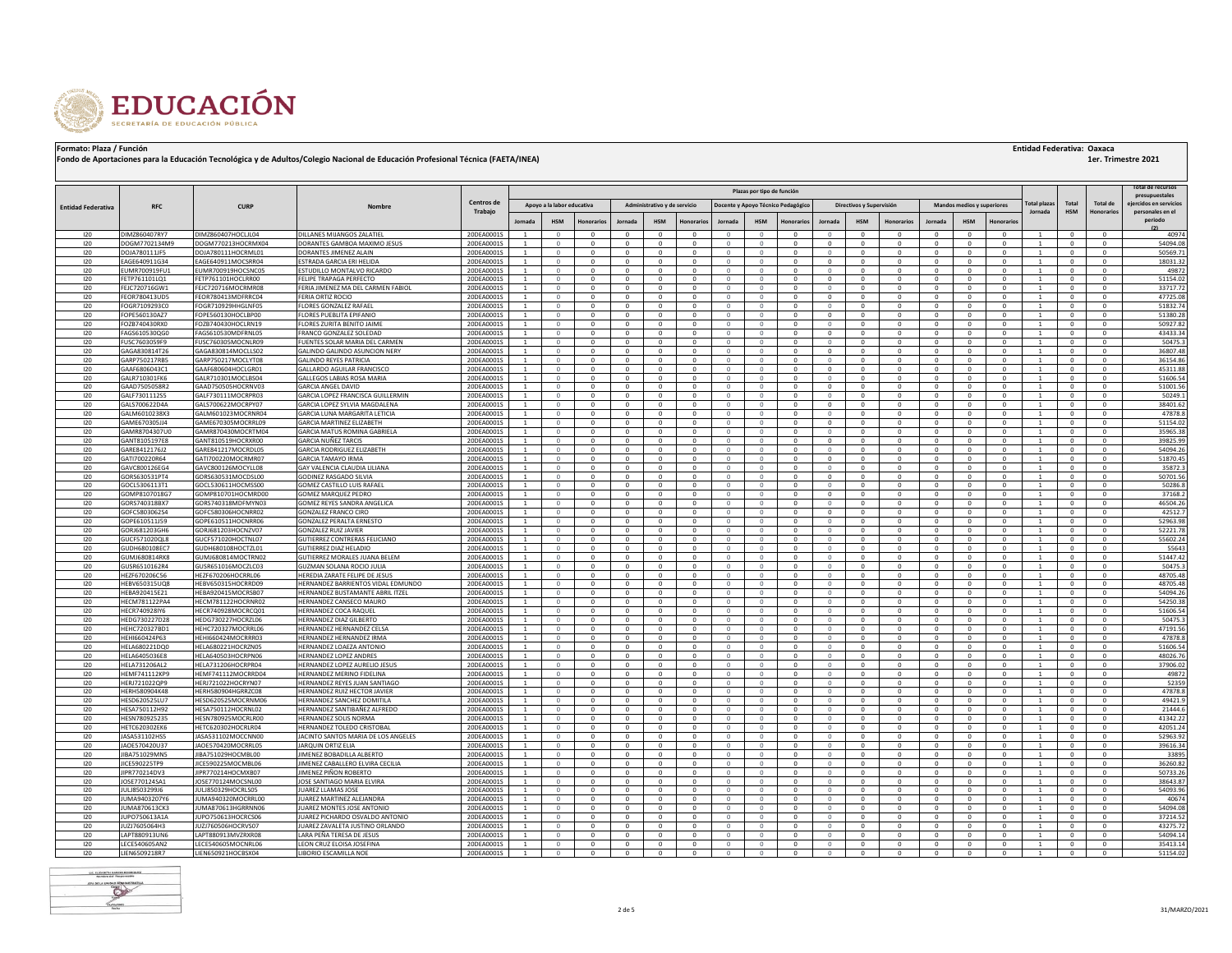

|  | <b>Entidad Federativa: Oaxaca</b> |  |  |
|--|-----------------------------------|--|--|
|--|-----------------------------------|--|--|

|                           |                                |                                          |                                                                      | Centros de               |                                  |                              |                          |                            |                              |                             |                         | Plazas por tipo de función |                                    |                              |                             |                             |                            |                              |                           | 'otal plaz                       | Total                        | Total de             | Total de recursos<br>presupuestales<br>eiercidos en servicios |
|---------------------------|--------------------------------|------------------------------------------|----------------------------------------------------------------------|--------------------------|----------------------------------|------------------------------|--------------------------|----------------------------|------------------------------|-----------------------------|-------------------------|----------------------------|------------------------------------|------------------------------|-----------------------------|-----------------------------|----------------------------|------------------------------|---------------------------|----------------------------------|------------------------------|----------------------|---------------------------------------------------------------|
| <b>Entidad Federativa</b> | <b>RFC</b>                     | <b>CURP</b>                              |                                                                      | <b>Trabaio</b>           |                                  | Apoyo a la labor educativa   |                          |                            | Administrativo y de servicio |                             |                         |                            | Docente y Apoyo Técnico Pedagógico |                              | Directivos y Supervisión    |                             |                            | Mandos medios y superiores   |                           | Jornada                          | <b>HSM</b>                   | Ionorario:           | personales en el<br>periodo                                   |
|                           |                                |                                          |                                                                      |                          | lornad:                          | <b>HSM</b>                   |                          |                            | <b>HSM</b>                   | Ionorario                   | <b>Jornada</b>          | <b>HSM</b>                 | Ionorario                          | <b>Jornada</b>               | <b>HSM</b>                  | Honorarios                  | <b>Jornada</b>             | <b>HSM</b>                   | Honorario                 |                                  |                              |                      |                                                               |
| 120                       | LIHM810907N57                  | LIHM810907MOCBRR03                       | LIBORIO HERNANDEZ MIRIAM PILAR                                       | 20DEA0001S               |                                  | $\Omega$<br>$\Omega$         | $\Omega$<br>$\Omega$     | $\Omega$                   | $\Omega$<br>$\Omega$         | $\Omega$<br>$\Omega$        | $\Omega$                | $\Omega$                   |                                    | $\Omega$                     | $\Omega$<br>$\Omega$        | $\Omega$<br>$\Omega$        | $\Omega$<br>$\Omega$       | $\Omega$<br>$\Omega$         | $\Omega$<br>$\Omega$      |                                  | $\Omega$<br>$\Omega$         | $\Omega$<br>$\Omega$ | 66656.3                                                       |
| 120<br>120                | LIMC740127RW4<br>LOAH641025SN2 | LIMC740127MOCNTC06<br>LOAH641025HOCPNC08 | LINARES MATUS CICLAL<br>LOPEZ ANTONIO HECTOR                         | 20DEA0001S<br>20DEA00019 |                                  | $\Omega$                     | $\Omega$                 | $\Omega$                   | $\mathbf{0}$                 | $\Omega$                    |                         | $\Omega$                   | $\Omega$<br>$\Omega$               |                              | $\Omega$                    | $\Omega$                    | $\Omega$                   | $\Omega$                     | $\Omega$                  |                                  | $\Omega$                     |                      | 50022.84<br>51681.94                                          |
| 120                       | LOAR670604CT0                  | LOAR670604MOCPNT05                       | LOPEZ ANTONIO RUTILIA                                                | 20DEA0001S               |                                  | $\Omega$                     | $\Omega$                 | $\Omega$                   | $\Omega$                     | $\Omega$                    | $\Omega$                | $\Omega$                   | $\Omega$                           | $\Omega$                     | $\Omega$                    | $\Omega$                    | $\Omega$                   | $\Omega$                     | $\Omega$                  |                                  | $\Omega$                     | $\Omega$             | 46133.4                                                       |
| 120                       | LOAB9804079I3                  | LOAB980407MOCPQT04                       | LOPEZ AQUINO BETSI ABRI                                              | 20DEA00019               |                                  | $\Omega$                     | $\Omega$                 | $\Omega$                   | $\Omega$                     | $\Omega$                    |                         | $\Omega$                   | $\Omega$                           |                              | $\Omega$                    | $\Omega$                    | $\Omega$                   | $\Omega$                     | $\Omega$                  |                                  | $\Omega$                     |                      | 40674                                                         |
| 120                       | LOCG650407U15                  | LOCG650407MOCPRD05                       | LOPEZ CARRASCO GUADALUPE                                             | 20DEA0001S               |                                  | $\Omega$                     | $\Omega$                 | $\Omega$                   | $\Omega$                     | $\Omega$                    | $\Omega$                | $\Omega$                   | $\Omega$                           | $\Omega$                     | $\Omega$                    | $\Omega$                    | $\Omega$                   | $\Omega$                     | $\Omega$                  |                                  | $\Omega$                     |                      | 54827.86                                                      |
| 120                       | LOCH780529JC7                  | LOCH780529HOCPRR03                       | LOPEZ CARRASCO HIRAM                                                 | 20DEA0001S               |                                  | $\circ$                      | $\mathbf{0}$             | $\mathbf{0}$               | $\mathbf{0}$                 | $^{\circ}$                  | 0                       | $\circ$                    | $^{\circ}$                         | $\mathbf{0}$                 | $\mathbf{0}$                | $\mathbf 0$                 | $\mathbf{0}$               | $\mathbf{0}$                 | $\mathbf 0$               |                                  | $\mathbf{0}$                 |                      | 50022.84                                                      |
| 120                       | LOCA681026FT9                  | LXCA681026HOCPSL06                       | LOPEZ CASTRO ALFREDO CARLOS                                          | 20DEA0001S               |                                  | $\Omega$                     | $\Omega$                 | $\Omega$                   | $\Omega$                     | $\Omega$                    |                         | $\Omega$                   | $\Omega$                           | $\Omega$                     | $\Omega$                    | $\Omega$                    | $\Omega$                   | $\Omega$                     | $\Omega$                  |                                  | $\Omega$                     |                      | 50701.56                                                      |
| 120                       | LOEJ780918PB8                  | LOEJ780918HOCPSR02                       | LOPEZ ESTEVA JORGE GIL                                               | 20DEA0001S               | <sup>1</sup>                     | $\circ$                      | $\mathbf{0}$             | $\mathbf{0}$               | $\mathbf{0}$                 | $^{\circ}$                  | 0                       | $\circ$                    | $\mathbf{0}$                       | $\circ$                      | $\mathbf{0}$                | $\mathbf 0$                 | $\mathbf{0}$               | $\mathbf{0}$                 | $\mathbf 0$               |                                  | $\mathbf{0}$                 |                      | 54094.26                                                      |
| 120<br>120                | LOGJ6502272F3                  | LOGJ650227HOCPLL02<br>LOGA681002HOCPRN09 | LOPEZ GALVEZ JULIO CESAR<br>LOPEZ GARCIA ANDRES                      | 20DEA0001S               | $\overline{1}$<br><sup>1</sup>   | $\circ$<br>$\circ$           | $\Omega$<br>$\mathbf{0}$ | $^{\circ}$<br>$\mathbf{0}$ | $\mathbf{0}$<br>$\mathbf{0}$ | $\mathbf{0}$<br>$^{\circ}$  | $\Omega$<br>$\mathbf 0$ | $\mathbf{0}$<br>$\circ$    | $^{\circ}$<br>$\mathbf{0}$         | $\Omega$<br>$\mathbf{0}$     | $^{\circ}$<br>$\mathbf{0}$  | $^{\circ}$<br>$\mathbf{0}$  | $^{\circ}$<br>$\mathbf{0}$ | $\mathbf{0}$<br>$\mathbf{0}$ | $\Omega$<br>$\mathbf{0}$  | $\overline{1}$<br><sup>1</sup>   | $\mathbf{0}$<br>$\mathbf{0}$ | $\Omega$             | 47121.78<br>52285.26                                          |
| 120                       | LOGA6810026G2<br>LOGJ5909045I0 | LOGJ590904HOCPMM07                       | LOPEZ GOMEZ JAIME                                                    | 20DEA0001S<br>20DEA0001S | $\overline{1}$                   | $\circ$                      | $\Omega$                 | $^{\circ}$                 | $\mathbf{0}$                 | $\mathbf{0}$                | $\Omega$                | $\mathbf{0}$               | $^{\circ}$                         | $\Omega$                     | $^{\circ}$                  | $^{\circ}$                  | $^{\circ}$                 | $\mathbf{0}$                 | $\Omega$                  | $\overline{1}$                   | $\mathbf{0}$                 | $\Omega$             | 51568.83                                                      |
| 120                       | LOGJ680624MYA                  | LOGJ680624HOCPNN02                       | LOPEZ GONZALEZ JUAN CARLOS                                           | 20DEA0001S               |                                  | $\circ$                      | $\Omega$                 | $^{\circ}$                 | $\mathbf{0}$                 | $\mathbf 0$                 |                         | $\circ$                    | $^{\circ}$                         | $\Omega$                     | $^{\circ}$                  | $\mathbf 0$                 |                            | $\mathbf{0}$                 | $\mathbf 0$               |                                  | $^{\circ}$                   |                      | 52285.26                                                      |
| 120                       | LOHT671003KL7                  | LOHT671003MOCPRR02                       | LOPEZ HERNANDEZ TERESITA DE JESUS                                    | 20DEA0001S               | <sup>1</sup>                     | $\circ$                      | $\Omega$                 | $\mathbf{0}$               | $\mathbf{0}$                 | $\mathbf{0}$                | $\Omega$                | $\mathbf{0}$               | $\mathbf{0}$                       | $\Omega$                     | $\mathbf{0}$                | $\mathbf{0}$                | $^{\circ}$                 | $\mathbf{0}$                 | $\Omega$                  | $\overline{1}$                   | $\mathbf{0}$                 | $\Omega$             | 47878.8                                                       |
| 120                       | LOHV7401254GA                  | LOHV740125MOCPRR00                       | LOPEZ HERNANDEZ VIRGINIA                                             | 20DEA0001S               | <sup>1</sup>                     | $\circ$                      | $\Omega$                 | $\mathbf{0}$               | $\mathbf{0}$                 | $^{\circ}$                  | $\Omega$                | $\circ$                    | $\mathbf{0}$                       | $\Omega$                     | $\mathbf{0}$                | $\mathbf{0}$                | $\mathbf{0}$               | $\mathbf{0}$                 | $\Omega$                  | $\overline{1}$                   | $\mathbf{0}$                 | $\Omega$             | 50475.3                                                       |
| 120                       | LOLA700424Q88                  | LOLA700424HOCPPL03                       | LOPEZ LOPEZ ALEJANDRO                                                | 20DEA0001S               | $\overline{1}$                   | $\circ$                      | $\Omega$                 | $^{\circ}$                 | $\mathbf{0}$                 | $^{\circ}$                  | $\Omega$                | $\Omega$                   | $^{\circ}$                         | $\Omega$                     | $\mathbf{0}$                | $\mathbf{0}$                | $\Omega$                   | $\mathbf{0}$                 | $^{\circ}$                | $\mathbf{1}$                     | $^{\circ}$                   |                      | 52285.26                                                      |
| 120                       | LOLR880612287                  | LOLB880612HOCPPG06                       | LOPEZ LOPEZ ROGELIO WILFRIDO                                         | 20DEA00019               | <sup>1</sup>                     | $\circ$                      | $\Omega$                 | $\mathbf{0}$               | $\mathbf{0}$                 | $^{\circ}$                  | $\Omega$                | $\circ$                    | $\mathbf{0}$                       | $\mathbf{0}$                 | $\mathbf{0}$                | $^{\circ}$                  | $^{\circ}$                 | $\mathbf{0}$                 | $^{\circ}$                | <sup>1</sup>                     | $\mathbf{0}$                 | $\Omega$             | 34877.1                                                       |
| 120<br>120                | LOLR711207D61                  | LOLR711207MOCPSC08                       | LOPEZ LUIS ROCELIA                                                   | 20DEA0001S               | <sup>1</sup>                     | $\circ$                      | $\Omega$                 | $^{\circ}$                 | $^{\circ}$                   | $^{\circ}$                  | $\circ$                 | $^{\circ}$                 | $^{\circ}$                         | $\mathbf{0}$                 | $^{\circ}$                  | $^{\circ}$                  | $^{\circ}$                 | $\mathbf{0}$                 | $^{\circ}$                | <sup>1</sup>                     | $^{\circ}$                   | $\Omega$             | 48705.48                                                      |
| 120                       | LOLT6312289C4<br>LOMF6504039G1 | LOLT631228MOCPSE08<br>LOMF650403MOCPJR07 | LOPEZ LUIS TEOFILA<br>LOPEZ MEJIA FRANCISCA OFELIA                   | 20DEA00019<br>20DEA0001S | <sup>1</sup><br><sup>1</sup>     | $\circ$<br>$\circ$           | $\Omega$<br>$\Omega$     | $\mathbf{0}$<br>$^{\circ}$ | $\mathbf{0}$<br>$^{\circ}$   | $^{\circ}$<br>$^{\circ}$    | $\Omega$<br>$\circ$     | $\circ$<br>$^{\circ}$      | $\mathbf{0}$<br>$^{\circ}$         | $\mathbf{0}$<br>$\mathbf{0}$ | $\mathbf{0}$<br>$^{\circ}$  | $^{\circ}$<br>$^{\circ}$    | $^{\circ}$<br>$^{\circ}$   | $\mathbf{0}$<br>$^{\circ}$   | $\Omega$<br>$\Omega$      | <sup>1</sup><br><sup>1</sup>     | $^{\circ}$<br>$^{\circ}$     | $\Omega$<br>$\Omega$ | 52737.72<br>50890.11                                          |
| 120                       | LOOE720214DS2                  | LOOE720214MOCPRR06                       | <b>OPEZ OROZCO ERIKA PATRICIA</b>                                    | 20DEA0001S               | $\overline{1}$                   | $\Omega$                     | $\Omega$                 | $\Omega$                   | $^{\circ}$                   | $\Omega$                    | $\Omega$                | $\Omega$                   | $\Omega$                           | $\Omega$                     | $\Omega$                    | $\Omega$                    | $\Omega$                   | $\Omega$                     | $\Omega$                  | $\overline{1}$                   | $^{\circ}$                   | $\Omega$             | 47498.84                                                      |
| 120                       | LOPY800507GD6                  | LOPY800507MOCPND02                       | <b>OPEZ PINEDA YADIRA</b>                                            | 20DEA0001S               | <sup>1</sup>                     | $\circ$                      | $\Omega$                 | $\mathbf{0}$               | $\mathbf{0}$                 | $^{\circ}$                  | $\Omega$                | $\circ$                    | $\mathbf{0}$                       | $\mathbf{0}$                 | $\mathbf{0}$                | $\Omega$                    | $^{\circ}$                 | $\mathbf{0}$                 | $\Omega$                  | <sup>1</sup>                     | $^{\circ}$                   | $\Omega$             | 34565.4                                                       |
| 120                       | LORR760328AG3                  | LORR760328HOCPYN06                       | LOPEZ REYES RENE                                                     | 20DEA0001S               | <sup>1</sup>                     | $\Omega$                     | $\Omega$                 | $\Omega$                   | $^{\circ}$                   | $\Omega$                    | $\Omega$                | $\Omega$                   | $^{\circ}$                         | $\mathbf{0}$                 | $\Omega$                    | $\Omega$                    | $\Omega$                   | $\Omega$                     | $\Omega$                  | $\overline{1}$                   | $^{\circ}$                   | $\Omega$             | 54094.08                                                      |
| 120                       | LORG610918UD7                  | LORG610918HOCPDN07                       | LOPEZ RODRIGUEZ GENARO                                               | 20DEA0001S               | -1                               | $\circ$                      | $\mathbf{0}$             | $\mathbf{0}$               | $\mathbf{0}$                 | $\mathbf{0}$                | $\mathbf 0$             | $\circ$                    | $\mathbf{0}$                       | $\mathbf{0}$                 | $\mathbf{0}$                | $\mathbf 0$                 | $\mathbf{0}$               | $\mathbf{0}$                 | $^{\circ}$                | -1                               | $\mathbf{0}$                 | $\Omega$             | 52963.92                                                      |
| 120                       | LOSE641115LZ7                  | LOSE641115MOCPNL01                       | LOPEZ SANTIAGO ELPIDIA                                               | 20DEA0001S               | $\mathbf{1}$                     | $^{\circ}$                   | $\Omega$                 | $\Omega$                   | $\Omega$                     | $\Omega$                    | $\Omega$                | $\Omega$                   | $^{\circ}$                         | $\Omega$                     | $\Omega$                    | $\Omega$                    | $\Omega$                   | $\Omega$                     | $\Omega$                  | $\overline{1}$                   | $^{\circ}$                   | $^{\circ}$           | 48752.13                                                      |
| 120                       | LOST640114FJ9                  | LOST640114MOCPRR01                       | OPEZ SORIANO MARIA TERESA                                            | 20DEA0001S               | <sup>1</sup>                     | $\circ$                      | $\mathbf{0}$             | $\mathbf{0}$               | $\mathbf{0}$                 | $\mathbf 0$                 | $\mathbf 0$             | $\circ$                    | $\mathbf{0}$                       | $\mathbf{0}$                 | $\mathbf{0}$                | $^{\circ}$                  | $\mathbf{0}$               | $\mathbf{0}$                 | $\mathbf 0$               | <sup>1</sup>                     | $\mathbf{0}$                 | $\Omega$             | 41876.88                                                      |
| 120                       | OVE741027LG9                   | LOVE741027HOCPLD04                       | OPEZ VILLAVICENCIO EDUARDO REY                                       | 20DEA00019               |                                  | $\Omega$                     |                          | $\Omega$                   | $\Omega$                     | $\Omega$                    |                         |                            | $\Omega$                           |                              | $\Omega$                    | $\Omega$                    |                            | $\Omega$                     | $\Omega$                  |                                  | n.                           |                      | 35836.98                                                      |
| 120                       | USS681111QD6                   | LUSS681111MOCSNY01                       | UIS SANTOS SYLVIA VICTORIA                                           | 20DEA0001S               | $\overline{1}$                   | $\circ$                      | $\Omega$<br>$\mathbf{0}$ | $^{\circ}$<br>$^{\circ}$   | $\mathbf{0}$<br>$\mathbf{0}$ | $^{\circ}$<br>0             | $\Omega$                | $\Omega$<br>$\circ$        | $^{\circ}$                         |                              | $\mathbf{0}$<br>$\mathbf 0$ | $\mathbf 0$<br>$\mathbf 0$  | $\Omega$                   | $\mathbf 0$<br>$\mathbf{0}$  | $\Omega$<br>$\mathbf 0$   |                                  | $\mathbf{0}$<br>$^{\circ}$   |                      | 47497                                                         |
| 120<br>120                | LUGA5910015F6<br>MAGD530225JB0 | LUGA591001HOCNRN02<br>MAGD530225MOCNLL02 | UNA GARCIA ANGEL<br><b>MANZANARES GIL DALIA VICTORIA</b>             | 20DEA0001S<br>20DEA0001S | $\overline{1}$                   | $\circ$<br>$\Omega$          | $\Omega$                 | $\Omega$                   | $\Omega$                     | $^{\circ}$                  |                         | $\Omega$                   | $^{\circ}$<br>$\Omega$             |                              | $\Omega$                    | $\Omega$                    | $^{\circ}$<br>$\Omega$     | $\Omega$                     | $\Omega$                  |                                  | $\Omega$                     |                      | 51531.12<br>45693.12                                          |
| 120                       | MAPE6206013R5                  | MAXP620601HOCRXD07                       | MARTINEZ PEDRO                                                       | 20DEA0001S               |                                  |                              |                          | $^{\circ}$                 | $\mathbf{0}$                 | 0                           |                         |                            | $^{\circ}$                         |                              | $^{\circ}$                  | $\mathbf 0$                 | $^{\circ}$                 | $\mathbf 0$                  | $\mathbf 0$               |                                  | $\bf{0}$                     |                      | 49157.94                                                      |
| 120                       | MAGP710531ST2                  | MAGP710531MOCRRT08                       | MARTINEZ GARCIA PETRONILA                                            | 20DEA0001S               |                                  |                              | $\mathbf{0}$             | $^{\circ}$                 | $\mathbf{0}$                 | $\mathbf 0$                 |                         | $\mathbf{0}$               | $^{\circ}$                         |                              | $\mathbf 0$                 | $^{\circ}$                  | $^{\circ}$                 | $\mathbf{0}$                 | $\mathbf 0$               |                                  | $\mathbf 0$                  |                      | 50927.82                                                      |
| 120                       | MAGE860119SH2                  | MAGE860119MOCRND02                       | MARTINEZ GONZALEZ EDITH                                              | 20DEA0001S               |                                  |                              | $\mathbf{0}$             | $^{\circ}$                 | $\mathbf{0}$                 | 0                           |                         | $\Omega$                   | $^{\circ}$                         |                              | $\mathbf 0$                 | $\mathbf 0$                 |                            | $\mathbf 0$                  | $\mathbf 0$               |                                  | $\mathbf 0$                  |                      | 39800.67                                                      |
| 120                       | MAMC6609242V3                  | MAMC660924MOCRRR06                       | MARTINEZ MARTINEZ MARIA DEL CARMEN                                   | 20DEA0001S               | $\overline{1}$                   | $\Omega$                     | $\mathbf{0}$             | $^{\circ}$                 | $\mathbf{0}$                 | $^{\circ}$                  | $\Omega$                | $\mathbf{0}$               | $^{\circ}$                         |                              | $\mathbf{0}$                | $^{\circ}$                  | $^{\circ}$                 | $\mathbf{0}$                 | $^{\circ}$                |                                  | $^{\circ}$                   |                      | 43958.58                                                      |
| 120                       | MAMX720608l93                  | MXME720608MOCRTS02                       | MARTINEZ MATUS ESPERANZA                                             | 20DEA0001S               |                                  |                              |                          |                            | $\mathbf{0}$                 |                             |                         | $\Omega$                   |                                    |                              |                             | $\mathbf 0$                 |                            | $\mathbf 0$                  |                           |                                  |                              |                      | 46046.1                                                       |
| 120                       | MAMA6501036V4                  | MAMA650103HCSRNB06                       | MARTINEZ MUNDO ABEL                                                  | 20DEA0001S               | $\overline{1}$                   | $\Omega$                     | $\Omega$                 | $^{\circ}$                 | $\mathbf{0}$                 | $^{\circ}$                  | $\Omega$                | $\Omega$                   | $^{\circ}$                         | $\Omega$                     | $\mathbf{0}$                | $\mathbf{0}$                | $\mathbf{0}$               | $\mathbf{0}$                 | $^{\circ}$                | $\overline{1}$                   | $\mathbf{0}$                 | $\Omega$             | 49421.9                                                       |
| 120                       | MAPF580215Q33                  | MAPF580215HOCRRS00                       | MARTINEZ PEREZ FAUSTINO                                              | 20DEA0001S               | $\overline{1}$                   | $\Omega$<br>$\Omega$         | $\Omega$<br>$\Omega$     | $\Omega$<br>$\Omega$       | $\mathbf{0}$<br>$\mathbf{0}$ | $\mathbf{0}$<br>$\Omega$    | $\Omega$                | $\Omega$<br>$\Omega$       | $\Omega$                           | $\Omega$                     | $\mathbf{0}$<br>$\Omega$    | $^{\circ}$<br>$\Omega$      | $\Omega$                   | $\mathbf{0}$<br>$\Omega$     | $^{\circ}$<br>$\Omega$    | $\overline{1}$                   | $\mathbf{0}$<br>$\Omega$     |                      | 52511.46                                                      |
| 120<br>120                | MAPC700724R58<br>MAPT670924LK2 | MAPC700724MOCRRR08<br>MAPT670924MOCRRR09 | MARTINEZ PEREZ MARIA CRISTINA<br>MARTINEZ PEREZ TEREZA               | 20DEA00019<br>20DEA0001S | $\overline{1}$                   | $\Omega$                     | $\Omega$                 | $\Omega$                   | $\Omega$                     | $\Omega$                    | $\Omega$                | $\Omega$                   | $\Omega$                           | $\Omega$                     | $\Omega$                    | $^{\circ}$                  | $\Omega$                   | $\Omega$                     | $\Omega$                  | $\overline{1}$                   | $\Omega$                     |                      | 52285.26<br>51568.83                                          |
| 120                       | MAPR7503245K3                  | MAPR750324HOCRNB08                       | MARTINEZ PINACHO ROBERTO CARLOS                                      | 20DEA0001S               | $\overline{1}$                   | $\Omega$                     | $\Omega$                 | $\Omega$                   | $\Omega$                     | $\Omega$                    | $\Omega$                | $\Omega$                   | $\Omega$                           | $\Omega$                     | $\Omega$                    | $\Omega$                    | $\Omega$                   | $\Omega$                     | $\Omega$                  | $\overline{1}$                   | $^{\circ}$                   |                      | 33717.72                                                      |
| 120                       | MAQL560814GK3                  | MAQL560814HOCRRS03                       | MARTINEZ QUIROZ JOSE LUIS                                            | 20DEA00019               | $\overline{1}$                   | $\Omega$                     | $\Omega$                 | $\Omega$                   | $\Omega$                     | $\Omega$                    | $\Omega$                | $\Omega$                   | $\Omega$                           | $\Omega$                     | $\Omega$                    | $\Omega$                    | $\Omega$                   | $\Omega$                     | $\Omega$                  | $\mathbf{1}$                     | $\Omega$                     |                      | 42306.72                                                      |
| 120                       | MARI780504T25                  | MARI780504HOCRSV08                       | <b>MARTINEZ RIOS IVAN</b>                                            | 20DEA00019               | $\overline{1}$                   | $\Omega$                     | $\Omega$                 | $\Omega$                   | $\Omega$                     | $\Omega$                    | $\Omega$                | $\Omega$                   | $\Omega$                           | $\Omega$                     | $\Omega$                    | $\Omega$                    | $\Omega$                   | $\Omega$                     | $\Omega$                  | $\overline{1}$                   | $\Omega$                     |                      | 50550.72                                                      |
| 120                       | MARG6901078GA                  | MARG690107HOCRISO®                       | MARTINEZ ROJAS GUSTAVO GUILLERMO                                     | 20DEA0001S               | $\overline{1}$                   | $\Omega$                     | $\Omega$                 | $\Omega$                   | $\Omega$                     | $\Omega$                    | $\Omega$                | $\Omega$                   | $\Omega$                           | $\Omega$                     | $\Omega$                    | $\Omega$                    | $\Omega$                   | $\Omega$                     | $\Omega$                  | $\overline{1}$                   | $\Omega$                     | $\Omega$             | 34077.72                                                      |
| 120                       | MART680521QJ3                  | MART680521MOCRJR01                       | MARTINEZ ROJAS TRINIDAD VALENTINA                                    | 20DEA00019               | $\overline{1}$                   | $\Omega$                     | $\Omega$                 | $\Omega$                   | $\Omega$                     | $\Omega$                    | $\Omega$                | $\Omega$                   | $\Omega$                           | $\Omega$                     | $\Omega$                    | $\Omega$                    | $\Omega$                   | $\Omega$                     | $\Omega$                  | $\mathbf{1}$                     | $\Omega$                     |                      | 42991.56                                                      |
| 120<br>120                | MASA8211255H7<br>MASV6410089C0 | MASA821125HOCRLB04<br>MASV641008HOCRYC01 | MARTINEZ SALINAS ABEL<br>MARTINEZ SAYNES VICENTE                     | 20DEA00019<br>20DEA0001S | $\overline{1}$<br>$\overline{1}$ | $\Omega$<br>$\Omega$         | $\Omega$<br>$\Omega$     | $\Omega$<br>$\Omega$       | $\Omega$<br>$\mathbf{0}$     | $\Omega$<br>$\Omega$        | $\Omega$<br>$\Omega$    | $\Omega$<br>$\Omega$       | $\Omega$<br>$\Omega$               | $\cap$<br>$\Omega$           | $\Omega$<br>$\Omega$        | $\Omega$<br>$\Omega$        | $\Omega$<br>$\Omega$       | $\Omega$<br>$\Omega$         | $\Omega$<br>$\Omega$      | $\mathbf{1}$                     | $\Omega$<br>$\Omega$         | $\Omega$             | 48646.68<br>50437.6                                           |
| 120                       | MARS730806MF6                  | MARS730806HOCTDL04                       | MATA RODRIGUEZ SALVADOR ANGEL                                        | 20DEA00019               | $\overline{1}$                   | $\Omega$                     | $\Omega$                 | $\Omega$                   | $\circ$                      | $\Omega$                    | $\Omega$                | $\Omega$                   | $\Omega$                           | $\Omega$                     | $\Omega$                    | $\Omega$                    | $\Omega$                   | $\Omega$                     | $\Omega$                  | $\overline{1}$                   | $\Omega$                     |                      | 51568.83                                                      |
| 120                       | MACU540516K44                  | MACU540516HOCTYB00                       | MATIAS CAYETANO UBALDO                                               | 20DEA0001S               | $\overline{1}$                   | $\Omega$                     | $\Omega$                 | $\Omega$                   | $\Omega$                     | $\Omega$                    | $\Omega$                | $\Omega$                   | $\Omega$                           | $\Omega$                     | $\Omega$                    | $\Omega$                    | $\Omega$                   | $\Omega$                     | $\Omega$                  |                                  | $\Omega$                     |                      | 52511.46                                                      |
| 120                       | MASF6303238T1                  | MASF630323HOCYND03                       | <b>MAYREN SANCHEZ FIDEL</b>                                          | 20DEA00019               |                                  |                              |                          | $\Omega$                   | $\Omega$                     | $\Omega$                    |                         |                            | $\Omega$                           |                              |                             | $\Omega$                    | $\Omega$                   | $\Omega$                     | $\Omega$                  |                                  | $\Omega$                     |                      | 54093.96                                                      |
| 120                       | MEMR6511251H5                  | MEMR651125HOCCNB09                       | MECOTT MONTERO RUBICEL                                               | 20DEA0001S               | $\overline{1}$                   | $\Omega$                     | $\Omega$                 | $\Omega$                   | $\Omega$                     | $\Omega$                    | $\Omega$                | $\Omega$                   | $\Omega$                           | $\Omega$                     | $\Omega$                    | $\Omega$                    | $\Omega$                   | $\Omega$                     | $\Omega$                  |                                  | $\Omega$                     |                      | 47574.24                                                      |
| 120                       | MEFR840505JP4                  | MEFR840505MOCNNF07                       | MENDOZA FUENTES RAFAELA                                              | 20DEA0001S               |                                  | $\Omega$                     | $\Omega$                 | $\Omega$                   | $\Omega$                     | $\Omega$                    |                         | $\Omega$                   | $\Omega$                           | $\Omega$                     | $\Omega$                    | $\Omega$                    | $\Omega$                   | $\Omega$                     | $\Omega$                  |                                  | $\Omega$                     |                      | 44782.32                                                      |
| 120                       | MELR631203GX9                  | MELR631203HOCNPL01                       | MENDOZA LOPEZ RAUL ELISEO                                            | 20DEA0001S               | $\overline{1}$                   | $\Omega$                     | $\Omega$                 | $\Omega$                   | $\Omega$                     | $\Omega$                    | $\Omega$                | $\Omega$                   | $\Omega$                           | $\Omega$                     | $\Omega$                    | $\Omega$                    | $\Omega$                   | $\Omega$                     | $\Omega$                  |                                  | $\Omega$                     |                      | 52285.26                                                      |
| 120                       | MEMG500619699                  | MEMG500619HOCNRR03                       | MENDOZA MARTINEZ GERVASIO                                            | 20DEA0001S               |                                  | $\Omega$                     | $\Omega$                 | $\Omega$                   | $\Omega$                     | $\Omega$                    |                         | $\Omega$                   | $\Omega$                           | $\Omega$                     | $\Omega$                    | $\Omega$                    | $\Omega$                   | $\Omega$                     | $\Omega$                  |                                  | $\Omega$                     |                      | 51380.28                                                      |
| 120<br>120                | MESM7010201H1<br>MEDJ630930RG6 | MESM701020MOCNLR06<br>MEDJ630930HOCRZR00 | MENDOZA SILVA MARTHA ELENA<br>MERINO DIAZ JERONIMO MANUEL            | 20DEA0001S               | $\overline{1}$                   | $\mathbf{0}$<br>$\mathbf{0}$ | $\Omega$<br>$\mathbf{0}$ | $\mathbf{0}$<br>$^{\circ}$ | $\mathbf{0}$<br>$\mathbf{0}$ | $\mathbf{0}$<br>$\mathbf 0$ | $\Omega$<br>$\mathbf 0$ | $\overline{0}$<br>$\circ$  | $\mathbf{0}$<br>$^{\circ}$         | $\circ$<br>$\circ$           | $\mathbf 0$<br>$^{\circ}$   | $\mathbf{0}$<br>$\mathbf 0$ | $^{\circ}$<br>$^{\circ}$   | $\mathbf{0}$<br>$^{\circ}$   | $^{\circ}$<br>$\mathbf 0$ |                                  | $\mathbf{0}$<br>$\mathbf{0}$ |                      | 49529.16<br>50475.3                                           |
| 120                       | MEHA590212LB0                  | MEHA590212MOCRRR08                       | MERINO HERNANDEZ AURORA                                              | 20DEA0001S<br>20DEA0001S | $\overline{1}$                   | $\circ$                      | $\Omega$                 | $\mathbf{0}$               | $\mathbf{0}$                 | $\mathbf{0}$                | $\Omega$                | $\circ$                    | $\mathbf{0}$                       | $\circ$                      | $\mathbf{0}$                | $\mathbf{0}$                | $^{\circ}$                 | $\mathbf{0}$                 | $^{\circ}$                |                                  | $\mathbf{0}$                 |                      | 52963.92                                                      |
| 120                       | MEGV640826GG1                  | MEGV640826MOCSVR02                       | MESTAS GUEVARA VIRGINIA DACIA                                        | 20DEA0001S               |                                  | $\circ$                      | $\mathbf{0}$             | $^{\circ}$                 | $\mathbf{0}$                 | $\mathbf{0}$                | $\mathbf 0$             | $\circ$                    | $^{\circ}$                         | $\Omega$                     | $^{\circ}$                  | $\mathbf{0}$                | $^{\circ}$                 | $^{\circ}$                   | $\mathbf 0$               |                                  | $^{\circ}$                   |                      | 52285.26                                                      |
| 120                       | MIMP821215BC6                  | MIMP821215HOCGRB01                       | MIGUEL MARTINEZ PABLITO                                              | 20DEA0001S               |                                  | $\circ$                      | $\mathbf{0}$             | $^{\circ}$                 | $\mathbf{0}$                 | $\mathbf 0$                 | $\mathbf 0$             | $\mathbf{0}$               | $^{\circ}$                         | $\mathbf{0}$                 | $^{\circ}$                  | $\mathbf 0$                 | $^{\circ}$                 | $\mathbf{0}$                 | $\mathbf 0$               |                                  | $\mathbf{0}$                 |                      | 38184.72                                                      |
| 120                       | MISV8701083H3                  | MISV870108MOCGNV07                       | MIGUEL SANCHEZ VIVIANA DEL CARMEN                                    | 20DEA0001S               | <sup>1</sup>                     | $\circ$                      | $\Omega$                 | $\mathbf{0}$               | $\mathbf{0}$                 | $^{\circ}$                  | $\mathbf{0}$            | $\circ$                    | $\mathbf{0}$                       | $\mathbf{0}$                 | $\mathbf{0}$                | $\mathbf{0}$                | $^{\circ}$                 | $\mathbf{0}$                 | $^{\circ}$                | $\overline{1}$                   | $\mathbf{0}$                 | $^{\circ}$           | 39232.32                                                      |
| 120                       | MITG661021CH3                  | MITG661021MOCRRD01                       | MIRANDA TERAN GUADALUPE                                              | 20DEA0001S               |                                  | $\mathbf{0}$                 | $\Omega$                 | $^{\circ}$                 | $\mathbf{0}$                 | $\mathbf 0$                 | $\Omega$                | $\Omega$                   | $^{\circ}$                         |                              | $\mathbf 0$                 | $\mathbf 0$                 |                            | $\mathbf{0}$                 | $\Omega$                  |                                  | $^{\circ}$                   |                      | 52285.26                                                      |
| 120                       | MOMR710104EP3                  | MOMR710104MOCNRS02                       | MONTAÑO MARTINEZ ROSA MADEL                                          | 20DEA0001S               | -1                               | $\circ$                      | $^{\circ}$               | $\mathbf{0}$               | $\mathbf{0}$                 | $^{\circ}$                  | $\circ$                 | $\circ$                    | $^{\circ}$                         | $\Omega$                     | $^{\circ}$                  | $\mathbf{0}$                | $^{\circ}$                 | $\mathbf 0$                  | $^{\circ}$                | $\overline{1}$                   | $\mathbf{0}$                 | $\Omega$             | 48102.16                                                      |
| 120                       | MOSM630525QJ4                  | MOSM630525MOCNSR04                       | MONTERROSA SOSA MARCELA                                              | 20DEA0001S               | $\overline{1}$                   | $\Omega$                     | $\Omega$                 | $\Omega$                   | $\Omega$                     | $^{\circ}$                  | $\Omega$                | $\Omega$                   | $^{\circ}$                         | $\Omega$                     | $\Omega$                    | $\Omega$                    | $\Omega$                   | $^{\circ}$                   | $\Omega$                  | $\overline{1}$                   | $^{\circ}$                   | $\Omega$             | 52963.98                                                      |
| 120                       | MOGS5304189F4                  | MOGS530418MOCRRL05                       | MORALES GARCIA SILVIA                                                | 20DEA0001S               | -1                               | $\circ$                      | $^{\circ}$<br>$\Omega$   | $\mathbf{0}$               | $\mathbf{0}$                 | $\mathbf 0$                 | $\circ$                 | $\circ$                    | $\mathbf{0}$                       | $\Omega$                     | $^{\circ}$                  | $\mathbf{0}$                | $^{\circ}$                 | $\mathbf 0$                  | $^{\circ}$                | $\overline{1}$                   | $\mathbf{0}$                 |                      | 42409.2                                                       |
| 120<br>120                | MOGG820814NN5<br>MOIA420415MA7 | MOGG820814MOCRMB07<br>MOIA420415HOCRVN04 | MORALES GOMEZ GABRIELA ROSALBA<br>MORALES JAVIER ANASTACIO CRISOFORO | 20DEA0001S<br>20DEA0001S | $\overline{1}$<br>$\overline{1}$ | $\Omega$<br>$\Omega$         | $\Omega$                 | $\Omega$<br>$\Omega$       | $\Omega$<br>$^{\circ}$       | $\Omega$<br>$\Omega$        | $\Omega$<br>$\Omega$    | $\Omega$<br>$\Omega$       | $^{\circ}$<br>$^{\circ}$           | $\Omega$<br>$\Omega$         | $\Omega$<br>$\Omega$        | $\Omega$<br>$\Omega$        | $\Omega$<br>$\Omega$       | $\Omega$<br>$\Omega$         | $\Omega$<br>$\Omega$      | $\overline{1}$<br>$\overline{1}$ | $^{\circ}$<br>$^{\circ}$     | $\Omega$<br>$\Omega$ | 45069.18<br>39863.58                                          |
| 120                       | MOSR561221FU1                  | MOSR561221HOCRNB06                       | MORALES SANCHEZ RUBEN                                                | 20DEA00019               | $\mathbf{1}$                     | $\Omega$                     | $\Omega$                 | $\Omega$                   | $\Omega$                     | $\Omega$                    | $\Omega$                | $\Omega$                   | $^{\circ}$                         | $\Omega$                     | $\Omega$                    | $\Omega$                    | $\Omega$                   | $^{\circ}$                   | $\Omega$                  | $\overline{1}$                   | $^{\circ}$                   | $\Omega$             | 50062.86                                                      |
| 120                       | MOSY610331IY7                  | MOSY610331MOCRNL03                       | MORALES SANCHEZ YOLANDA                                              | 20DEA0001S               | $\mathbf{1}$                     | $\Omega$                     | $\Omega$                 | $\Omega$                   | $^{\circ}$                   | $\Omega$                    | $\Omega$                | $\Omega$                   | $^{\circ}$                         | $\Omega$                     | $\Omega$                    | $\Omega$                    | $\Omega$                   | $\Omega$                     | $\Omega$                  | $\overline{1}$                   | $^{\circ}$                   | $\Omega$             | 47458.82                                                      |
| 120                       | MOAI850820DM4                  | MOAI850820HOCRQV07                       | MORGAN AQUINO IVAN                                                   | 20DEA00019               |                                  | $\circ$                      | $\Omega$                 | $^{\circ}$                 | $\Omega$                     | $^{\circ}$                  | $\Omega$                | $\Omega$                   | $^{\circ}$                         |                              | $\Omega$                    | $\mathbf{0}$                | $\Omega$                   | $^{\circ}$                   | $\Omega$                  |                                  | $\Omega$                     |                      | 40674                                                         |
| 120                       | NAIO820513M93                  | NAIO820513MOCRRB09                       | NARANIO IAROUIN ORDULIA                                              | 20DEA0001S               | $\overline{1}$                   | $\Omega$                     | $\Omega$                 | $\Omega$                   | $\Omega$                     | $\Omega$                    | $\Omega$                | $\Omega$                   | $\Omega$                           | $\Omega$                     | $\Omega$                    | $\Omega$                    | $\Omega$                   | $\Omega$                     | $\Omega$                  | $\overline{1}$                   | $\Omega$                     | $\Omega$             | 40792.74                                                      |
| 120                       | NAAA5504088Z3                  | NAAA550408HOCVRL07                       | NAVA ARMENGOL ALBERTO                                                | 20DEA0001S               | -1                               | $\circ$                      | $^{\circ}$               | $^{\circ}$                 | $^{\circ}$                   | 0                           | 0                       | $\circ$                    | $^{\circ}$                         |                              | 0                           | 0                           |                            | 0                            | $^{\circ}$                |                                  | $^{\circ}$                   |                      | 52963.92                                                      |

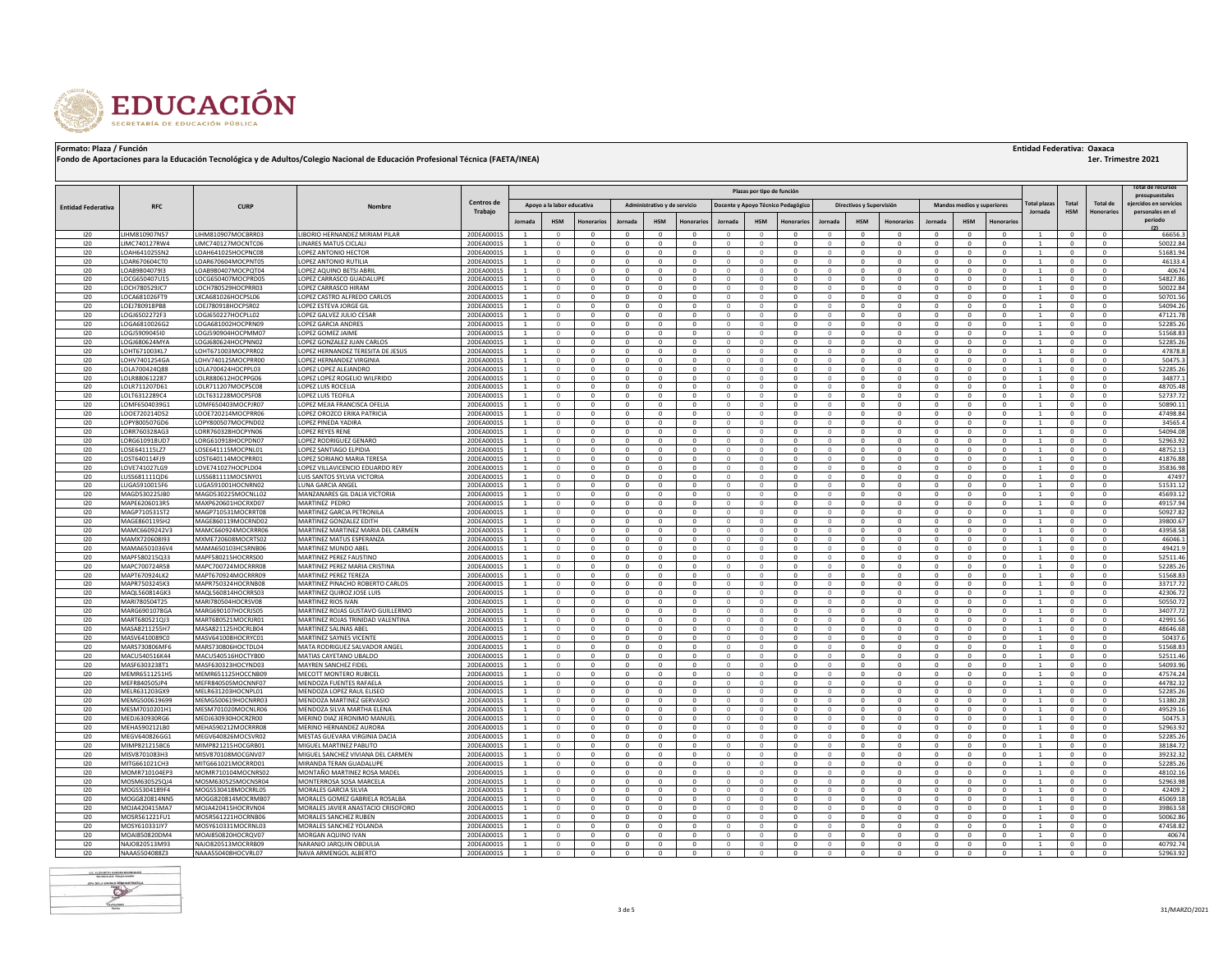

|  | <b>Entidad Federativa: Oaxaca</b> |  |  |
|--|-----------------------------------|--|--|
|--|-----------------------------------|--|--|

| Plazas por tipo de función |                                |                                          |                                                            |                          |                                |                            |                              |                            |                              |                          |                          |                          | <b>Cotal de recurso</b><br>presupuestales |                              |                             |                              |                            |                                   |                          |                                |                            |                      |                             |
|----------------------------|--------------------------------|------------------------------------------|------------------------------------------------------------|--------------------------|--------------------------------|----------------------------|------------------------------|----------------------------|------------------------------|--------------------------|--------------------------|--------------------------|-------------------------------------------|------------------------------|-----------------------------|------------------------------|----------------------------|-----------------------------------|--------------------------|--------------------------------|----------------------------|----------------------|-----------------------------|
| <b>Entidad Federativa</b>  | <b>RFC</b>                     | <b>CURP</b>                              | Nombre                                                     | Centros de               |                                | Apovo a la labor educativa |                              |                            | Administrativo y de servicio |                          |                          |                          | Docente y Apoyo Técnico Pedagógico        |                              | Directivos y Supervisión    |                              |                            | <b>Mandos medios y superiores</b> |                          | 'otal plaza                    | Tota                       | <b>Total de</b>      | eiercidos en servicios      |
|                            |                                |                                          |                                                            | Trabajo                  | <b>Jornad</b>                  | <b>HSM</b>                 |                              | Jornada                    |                              | lonorario                | Jornada                  |                          | onorario                                  | Jornada                      | <b>HSM</b>                  | <b>Honorarios</b>            | Jornada                    | <b>HSM</b>                        | lonorar                  | Jornada                        | <b>HSM</b>                 | <b>Honorarios</b>    | personales en el<br>periodo |
| 120                        | NAGS6806277IA                  | NAGS680627MOCVRC07                       | NAVARRO GARCIA SOCORRO                                     | 20DEA0001S               | $\overline{1}$                 | $\Omega$                   | $\Omega$                     | $\Omega$                   | $\Omega$                     | $\mathbf{0}$             | $\Omega$                 | $\Omega$                 | $^{\circ}$                                | $\Omega$                     | $\Omega$                    | $\Omega$                     | $\Omega$                   | $^{\circ}$                        | $\Omega$                 | $\overline{1}$                 | $^{\circ}$                 | $\Omega$             | (2)<br>55846.8              |
| 120                        | NOCM850727BXA                  | NOCM850727MOCLRR08                       | NOLASCO CRUZ MIRSSA ESLHI                                  | 20DEA00019               | <sup>1</sup>                   | $\circ$                    | $\Omega$                     | $\mathbf{0}$               | $\mathbf{0}$                 | $^{\circ}$               | $\Omega$                 | $\circ$                  | $\mathbf{0}$                              | $\mathbf{0}$                 | $\mathbf{0}$                | $\mathbf{0}$                 | $^{\circ}$                 | $\mathbf{0}$                      | $\mathbf{0}$             | $\overline{1}$                 | $^{\circ}$                 | $^{\circ}$           | 35434.02                    |
| 120                        | NOME570303EB1                  | NOME570303MOCLNV02                       | NOLASCO MENDEZ EVELIA DEVORA                               | 20DEA0001S               | $\overline{1}$                 | $\circ$                    | $\Omega$                     | $\mathbf{0}$               | $\mathbf{0}$                 | $^{\circ}$               | $\Omega$                 | $\Omega$                 | $^{\circ}$                                | $\Omega$                     | $\mathbf{0}$                | $\mathbf 0$                  | $\Omega$                   | $\mathbf{0}$                      | $\Omega$                 | $\overline{1}$                 | $\Omega$                   |                      | 47878.8                     |
| 120                        | OAGE860730RE6                  | OAGE860730HOCRTD05                       | ORDAZ GUTIERREZ EDUARDO                                    | 20DEA0001S               | <sup>1</sup>                   | $\circ$                    | $^{\circ}$                   | $\overline{0}$             | $\mathbf{0}$                 | $\overline{0}$           | $\mathbf{0}$             | $\circ$                  | $\mathbf{0}$                              | $\mathbf{0}$                 | $\mathbf{0}$                | $\mathbf{0}$                 | $^{\circ}$                 | $\mathbf{0}$                      | $\mathbf{0}$             | <sup>1</sup>                   | $\mathbf{0}$               | $^{\circ}$           | 36154.86                    |
| 120                        | OASL630910SA3                  | OASL630910HOCRNS07                       | ORDAZ SANTIAGO LUIS ANGEI                                  | 20DEA0001S               | $\overline{1}$                 | $\circ$                    | $\Omega$                     | $\mathbf{0}$               | $\mathbf{0}$                 | $\mathbf{0}$             | $\Omega$                 | $\mathbf{0}$             | $^{\circ}$                                | $\Omega$                     | $\mathbf{0}$                | $\mathbf 0$                  | $\Omega$                   | $\mathbf{0}$                      | $\Omega$                 | $\overline{1}$                 | $\Omega$                   |                      | 50513.01                    |
| 120                        | OOSV7305298M1                  | OOSV730529HOCRLR07                       | OROPEZA SALAZAR VIRGINIO GERMAN                            | 20DEA00019               | <sup>1</sup>                   | $\circ$                    | $\mathbf{0}$                 | $\mathbf{0}$               | $\mathbf{0}$                 | $\mathbf{0}$             | $\mathbf{0}$             | $\circ$                  | $\mathbf{0}$                              | $\mathbf{0}$                 | $\mathbf{0}$                | $\mathbf{0}$                 | $^{\circ}$                 | $\mathbf 0$                       | $\mathbf{0}$             | <sup>1</sup>                   | $\mathbf{0}$               | $^{\circ}$           | 37678.62                    |
| 120                        | OOAG940908EF0                  | OOAG940908MOCRRL08                       | OROZCO ARRIAGA GLORIA ALEJANDRA                            | 20DEA00019               | <sup>1</sup>                   | $\circ$                    | $\Omega$                     | $^{\circ}$                 | $^{\circ}$                   | $^{\circ}$               | $\Omega$                 | $^{\circ}$               | $^{\circ}$                                | $\mathbf{0}$                 | $^{\circ}$                  | $^{\circ}$                   | $^{\circ}$                 | $^{\circ}$                        | $\Omega$                 | <sup>1</sup>                   | $^{\circ}$                 | $\Omega$             | 54094.08                    |
| 120                        | OOCR650213L68                  | OOCR650213HOCRSB03                       | OROZCO CASTILLO ROBERTO                                    | 20DEA00019               | <sup>1</sup>                   | $\circ$                    | $\Omega$<br>$\Omega$         | $\mathbf{0}$               | $\mathbf{0}$<br>$\Omega$     | $\mathbf{0}$             | $\mathbf{0}$<br>$\Omega$ | $\circ$                  | $\mathbf{0}$                              | $\mathbf{0}$                 | $\mathbf{0}$                | $^{\circ}$                   | $^{\circ}$                 | $\mathbf 0$                       | $^{\circ}$<br>$\Omega$   | <sup>1</sup><br>$\overline{1}$ | $\mathbf{0}$<br>$^{\circ}$ | $\Omega$             | 47761.14                    |
| 120<br>120                 | OOL1721127RE9<br>OFRA58010634A | OOLI721127MOCRPS05<br>OFRA580106MOCRMM08 | OROZCO LOPEZ ISELA<br>ORTEGA RAMIREZ AMELIA REINA          | 20DEA00019<br>20DEA0001S | <sup>1</sup><br><sup>1</sup>   | $\circ$<br>$\circ$         | $\Omega$                     | $^{\circ}$<br>$\mathbf{0}$ | $^{\circ}$                   | $^{\circ}$<br>$^{\circ}$ | $\Omega$                 | $^{\circ}$<br>$^{\circ}$ | $^{\circ}$<br>$^{\circ}$                  | $\mathbf{0}$<br>$\mathbf{0}$ | $^{\circ}$<br>$\Omega$      | $^{\circ}$<br>$\mathbf{0}$   | $^{\circ}$<br>$^{\circ}$   | $^{\circ}$<br>$^{\circ}$          | $\Omega$                 | <sup>1</sup>                   | $^{\circ}$                 | $\Omega$             | 51685.44<br>50701.56        |
| 120                        | OIGO7711174B0                  | OIGO771117HOCRTS08                       | ORTIZ GUTIERREZ OSCAR                                      | 20DEA0001S               | <sup>1</sup>                   | $\circ$                    | $\Omega$                     | $^{\circ}$                 | $^{\circ}$                   | $^{\circ}$               | $\mathbf{0}$             | $^{\circ}$               | $^{\circ}$                                | $\mathbf{0}$                 | $^{\circ}$                  | $\mathbf{0}$                 | $^{\circ}$                 | $^{\circ}$                        | $\Omega$                 | -1                             | $^{\circ}$                 |                      | 5739.62                     |
| 120                        | OIP1690319IK2                  | OIP1690319MOCRNS06                       | ORTIZ PANTOJA JOSEFA                                       | 20DEA0001S               | <sup>1</sup>                   | $\circ$                    | $\Omega$                     | $\mathbf{0}$               | $\mathbf{0}$                 | $^{\circ}$               | $\circ$                  | $^{\circ}$               | $^{\circ}$                                | $\mathbf{0}$                 | $^{\circ}$                  | $^{\circ}$                   | $^{\circ}$                 | $^{\circ}$                        | $\Omega$                 | <sup>1</sup>                   | $^{\circ}$                 | $\Omega$             | 52626.54                    |
| 120                        | OIPL630211I76                  | OIPL630211MOCRRR00                       | ORTIZ PEREZ LOURDES                                        | 20DEA0001S               | $\overline{1}$                 | $\Omega$                   | $\Omega$                     | $\Omega$                   | $\Omega$                     | $\Omega$                 | $\Omega$                 | $\Omega$                 | $^{\circ}$                                | $\Omega$                     | $\Omega$                    | $\Omega$                     | $\Omega$                   | $\Omega$                          | $\Omega$                 | $\overline{1}$                 | $\Omega$                   |                      | 52322.96                    |
| 120                        | OIRE5802056H6                  | OIRE580205HOCRBD09                       | ORTIZ ROBLES EDUARDO FELIPE                                | 20DEA0001S               | <sup>1</sup>                   | $\circ$                    | $\Omega$                     | $^{\circ}$                 | $^{\circ}$                   | $^{\circ}$               | $\circ$                  | $^{\circ}$               | $^{\circ}$                                | $\mathbf{0}$                 | $^{\circ}$                  | $^{\circ}$                   | $^{\circ}$                 | $^{\circ}$                        | $\Omega$                 | <sup>1</sup>                   | $^{\circ}$                 | $\Omega$             | 47574.24                    |
| 120                        | PALG790223FB4                  | PALG790223MOCCPV09                       | PACHECO LOPEZ GIOVANNA PAOLA                               | 20DEA0001S               | $\overline{1}$                 | $\Omega$                   | $\Omega$                     | $\Omega$                   | $^{\circ}$                   | $\Omega$                 | $\Omega$                 | $\Omega$                 | $\Omega$                                  | $\Omega$                     | $\Omega$                    | $\Omega$                     | $\Omega$                   | $\Omega$                          | $\Omega$                 | $\overline{1}$                 | $^{\circ}$                 | $\Omega$             | 36350.4                     |
| 120                        | PARC800406ES5                  | PARC800406HOCCML00                       | PACHECO RAMIREZ CELSO                                      | 20DEA00019               | -1                             | $\Omega$                   | $\Omega$                     | $^{\circ}$                 | $\Omega$                     | $\Omega$                 | $\Omega$                 | $\Omega$                 | $\Omega$                                  |                              | $\Omega$                    | $\Omega$                     | $\Omega$                   | $\Omega$                          | $\Omega$                 |                                | $^{\circ}$                 |                      | 50022.84                    |
| 120                        | PAML7306075K6                  | PAML730607HOCDLS00                       | PADILLA MILAN JOSE LUIS                                    | 20DEA0001S               | $\mathbf{1}$                   | $^{\circ}$                 | $^{\circ}$                   | $\Omega$                   | $^{\circ}$                   | $\Omega$                 | $\Omega$                 | $\Omega$                 | $^{\circ}$                                | $\Omega$                     | $\Omega$                    | $\Omega$                     | $\Omega$                   | $\Omega$                          | $\Omega$                 | -1.                            | $^{\circ}$                 | $\Omega$             | 50475.3                     |
| 120                        | PACI710506QF6                  | PACI710506MOCSNS03                       | ASTOR CONTRERAS ISABEL                                     | 20DEA0001S               | <sup>1</sup>                   | $\circ$                    | $\Omega$                     | $\mathbf{0}$               | $\mathbf{0}$                 | $^{\circ}$               | $\Omega$                 | $\circ$                  | $\mathbf{0}$                              | $\Omega$                     | $\mathbf{0}$                | $\Omega$                     | $\mathbf{0}$               | $\mathbf{0}$                      | $^{\circ}$               |                                | $\mathbf{0}$               | $\Omega$             | 42431.16                    |
| 120<br>120                 | PECL551009399<br>PELU6001079G5 | PECL551009HOCXBS05<br>PEXL600107HOCRXC02 | PEÑA CABALLERO LUIS JAIME<br>EREZ LUCIANO JULIAN           | 20DEA0001S<br>20DEA0001S | -1<br>-1                       | $^{\circ}$<br>$\circ$      | $^{\circ}$<br>$\Omega$       | $^{\circ}$<br>$\mathbf{0}$ | $^{\circ}$<br>$\mathbf{0}$   | $^{\circ}$<br>$^{\circ}$ | $^{\circ}$<br>$\Omega$   | $^{\circ}$<br>$\Omega$   | $^{\circ}$<br>$\mathbf{0}$                | 0<br>$\Omega$                | $^{\circ}$<br>$\mathbf{0}$  | $^{\circ}$<br>$\Omega$       | $^{\circ}$<br>$\mathbf{0}$ | $^{\circ}$<br>$\mathbf{0}$        | $^{\circ}$<br>$\Omega$   | -1                             | $^{\circ}$<br>$\mathbf{0}$ | $^{\circ}$           | 54573.96<br>51568.83        |
| 120                        | PEPE620429G29                  | PEXP620429HOCRXD07                       | PEREZ PEDRO                                                | 20DEA0001S               |                                | $^{\circ}$                 | $^{\circ}$                   | $\mathbf{0}$               | $\mathbf{0}$                 | 0                        |                          | $\overline{0}$           | $^{\circ}$                                |                              | $\mathbf{0}$                | $\mathbf 0$                  | $^{\circ}$                 | $\mathbf 0$                       | $\mathbf 0$              |                                | $^{\circ}$                 |                      | 54948.96                    |
| 120                        | PEDB8011273A2                  | PEDB801127MOCRLR02                       | EREZ DELFIN BRISEYDA                                       | 20DEA0001S               |                                | $\Omega$                   | $\Omega$                     | $\Omega$                   | $\Omega$                     | $^{\circ}$               |                          | $\Omega$                 | $\Omega$                                  |                              | $\mathbf{0}$                | $\Omega$                     | $\Omega$                   | $\mathbf{0}$                      | $\Omega$                 |                                | $\Omega$                   |                      | 35794.02                    |
| 120                        | PEGL650921NC8                  | PEGL650921HOCRRS04                       | <b>PEREZ GARCIA LUIS ARTURO</b>                            | 20DEA0001S               |                                | $\circ$                    | $^{\circ}$                   | $^{\circ}$                 | $\mathbf{0}$                 | $^{\circ}$               |                          | $\circ$                  | $^{\circ}$                                |                              | $^{\circ}$                  | $\mathbf 0$                  | $^{\circ}$                 | $\mathbf{0}$                      | $\mathbf 0$              |                                | $^{\circ}$                 |                      | 54873.96                    |
| 120                        | PEGA650720P30                  | PEGA650720MOCRRZ09                       | PEREZ GUERRA AZALIA                                        | 20DEA0001S               | $\overline{1}$                 | $\mathbf{0}$               | $\mathbf{0}$                 | $^{\circ}$                 | $\mathbf{0}$                 | $\mathbf 0$              |                          | $\mathbf{0}$             | $^{\circ}$                                |                              | $\mathbf 0$                 | $^{\circ}$                   | $\mathbf{0}$               | $\mathbf{0}$                      | $^{\circ}$               |                                | $^{\circ}$                 |                      | 49157.94                    |
| 120                        | PEHR670102NS8                  | PEHR670102MOCRRS06                       | PEREZ HERNANDEZ ROSA ELVA                                  | 20DEA0001S               |                                | $\circ$                    | $\mathbf{0}$                 | $^{\circ}$                 | $\mathbf{0}$                 | 0                        | $\mathbf 0$              | $\mathbf{0}$             | $^{\circ}$                                |                              | $\mathbf 0$                 | $\mathbf 0$                  | $\mathbf{0}$               | $\mathbf{0}$                      | $^{\circ}$               |                                | $^{\circ}$                 |                      | 47878.8                     |
| 120                        | PELP621007PX6                  | PELP621007HOCRPD07                       | PEREZ LOPEZ PEDRO MARCOS                                   | 20DEA0001S               | $\mathbf{1}$                   | $\mathbf{0}$               | $\mathbf{0}$                 | $^{\circ}$                 | $\mathbf{0}$                 | $^{\circ}$               | $\mathbf 0$              | $\circ$                  | $^{\circ}$                                |                              | $\mathbf{0}$                | $^{\circ}$                   | $\mathbf{0}$               | $\mathbf{0}$                      | $^{\circ}$               |                                | $^{\circ}$                 |                      | 52285.26                    |
| 120                        | PICM561128GZ3                  | PICM561128MOCNSR03                       | PINEDA CASTILLO MARISELA                                   | 20DEA0001S               |                                |                            |                              |                            |                              |                          |                          | $\Omega$                 |                                           |                              |                             | $\mathbf 0$                  |                            | $\mathbf 0$                       | $\Omega$                 |                                |                            |                      | 50701.56                    |
| 120                        | POVV6309058X8                  | POVV630905MOCBLR10                       | POBLANO VILLALOBOS VIRGINIA SELIFLOR                       | 20DEA0001S               | $\overline{1}$                 | $\Omega$                   | $\mathbf{0}$                 | $\mathbf{0}$               | $\mathbf{0}$                 | $\mathbf 0$              | $\Omega$                 | $\circ$                  | $\circ$                                   | $\Omega$                     | $\mathbf{0}$                | $\mathbf{0}$                 | $\mathbf{0}$               | $\circ$                           | $\mathbf 0$              | $\overline{1}$                 | $\circ$                    | $\Omega$             | 51154.02                    |
| 120<br>120                 | POCN690525Q68<br>RAAM6703046T9 | POCN690525MCCTND06<br>RAAM670304MOCMNN08 | POOT CANUL NIDELVIA MARGARITA<br>RAMIREZ ANTONIO MANUELA   | 20DEA0001S<br>20DEA0001S | <sup>1</sup><br>$\overline{1}$ | $\Omega$<br>$\Omega$       | $\mathbf{0}$<br>$\mathbf{0}$ | $\mathbf{0}$<br>$^{\circ}$ | $\mathbf{0}$<br>$\mathbf 0$  | $^{\circ}$<br>$^{\circ}$ | $\mathbf 0$<br>$\Omega$  | $\circ$<br>$\circ$       | $\mathbf{0}$<br>$^{\circ}$                | $\Omega$<br>$\Omega$         | $\mathbf{0}$<br>$\mathbf 0$ | $\mathbf{0}$<br>$^{\circ}$   | $\mathbf{0}$<br>$^{\circ}$ | $\mathbf{0}$<br>$\mathbf 0$       | $^{\circ}$<br>$^{\circ}$ | <sup>1</sup><br>$\overline{1}$ | $\bf{0}$<br>$\mathbf{0}$   | $\Omega$<br>$\Omega$ | 55413.18<br>52511.46        |
| 120                        | RAAF6506115R3                  | RAAF650611MOCMZS03                       | RAMIREZ AZCONA FAUSTINA                                    | 20DEA0001S               | $\overline{1}$                 | $\Omega$                   | $\Omega$                     | $\mathbf{0}$               | $\mathbf{0}$                 | $^{\circ}$               | $\Omega$                 | $\circ$                  | $^{\circ}$                                | $\Omega$                     | $\mathbf{0}$                | $^{\circ}$                   | $\Omega$                   | $\mathbf{0}$                      | $^{\circ}$               | $\overline{1}$                 | $\mathbf{0}$               | $\Omega$             | 50022.84                    |
| 120                        | RACD610701TU6                  | RACD610701MOCMRR07                       | RAMIREZ CRUZ DORA MARTHA                                   | 20DEA0001S               | $\overline{1}$                 | $\Omega$                   | $\Omega$                     | $\Omega$                   | $\Omega$                     | $\Omega$                 | $\Omega$                 | $\Omega$                 | $\Omega$                                  | $\Omega$                     | $\Omega$                    | $\mathbf{0}$                 | $\Omega$                   | $\Omega$                          | $\Omega$                 | $\overline{1}$                 | $\Omega$                   | $\Omega$             | 52737.72                    |
| 120                        | RALI650221AV2                  | RALI650221MDFMSS00                       | RAMIREZ LUIS MARIA ISABEL                                  | 20DEA0001S               | $\overline{1}$                 | $\Omega$                   | $\Omega$                     | $\Omega$                   | $\mathbf{0}$                 | $\mathbf 0$              | $\Omega$                 | $\Omega$                 | $\Omega$                                  | $\Omega$                     | $\mathbf{0}$                | $^{\circ}$                   | $\Omega$                   | $\mathbf{0}$                      | $\mathbf 0$              | $\overline{1}$                 | $^{\circ}$                 |                      | 41876.88                    |
| 120                        | RANE720804PU6                  | RANE720804HOCMCL06                       | RAMIREZ NICOLAS ELEUTERIO                                  | 20DEA00019               | $\overline{1}$                 | $\Omega$                   | $\Omega$                     | $\Omega$                   | $\Omega$                     | $\Omega$                 | $\Omega$                 | $\Omega$                 | $\Omega$                                  | $\Omega$                     | $\Omega$                    | $^{\circ}$                   | $\Omega$                   | $\Omega$                          | $\Omega$                 | $\overline{1}$                 | $\Omega$                   | $\Omega$             | 47722.77                    |
| 120                        | RARV701114HY1                  | RARV701114MOCMMR06                       | RAMIREZ RAMIREZ VIRGINIA                                   | 20DEA00019               |                                | $\Omega$                   | $\Omega$                     | $\Omega$                   | $\mathbf{0}$                 | $\Omega$                 | $\Omega$                 | $\Omega$                 | $\Omega$                                  |                              | $\Omega$                    | $\mathbf 0$                  | $\Omega$                   | $\Omega$                          | $\Omega$                 |                                | $\mathbf 0$                |                      | 52811.46                    |
| 120                        | RARM560721U6A                  | RARM560721HOCMDR05                       | RAMIREZ RODRIGUEZ MARCELINO                                | 20DEA00019               | $\overline{1}$                 | $\cap$                     | $\Omega$                     | $\Omega$                   | $\Omega$                     | $\Omega$                 | $\Omega$                 | $\Omega$                 | $\Omega$                                  | $\Omega$                     | $\Omega$                    | $\Omega$                     | $\Omega$                   | $\Omega$                          | $\Omega$                 | $\overline{1}$                 | $\Omega$                   |                      | 46066.05                    |
| 120                        | RABA571130AV7                  | RABA571130MOCMRN02                       | RAMOS BURGUET ANDREA                                       | 20DEA0001S               | $\overline{1}$                 | $\Omega$                   | $\Omega$                     | $\Omega$                   | $\Omega$                     | $\Omega$                 | $\Omega$                 | $\Omega$                 | $\Omega$                                  | $\Omega$                     | $\Omega$                    | $\Omega$                     | $\Omega$                   | $\Omega$                          | $\Omega$                 | $\overline{1}$                 | $\Omega$                   | $\Omega$             | 44559.02                    |
| 120<br>120                 | RABO800823P97<br>RACA610804GA3 | RABO800823HOCMSS02<br>RACA610804HOCMSL19 | RAMOS BUSTAMANTE OSCAR DAMIAN<br>RAMOS CASAS ALBERTO       | 20DEA00019<br>20DEA00019 | $\overline{1}$                 | $\Omega$<br>$\Omega$       | $\Omega$<br>$\Omega$         | $\Omega$<br>$\Omega$       | $\Omega$<br>$\Omega$         | $\Omega$<br>$\Omega$     | O<br>$\Omega$            | $\Omega$                 | $\Omega$<br>$\Omega$                      | $\Omega$                     | $\Omega$<br>$\Omega$        | $\Omega$<br>$\Omega$         | $\Omega$<br>$\Omega$       | $\Omega$<br>$\Omega$              | $\Omega$<br>$\Omega$     | $\overline{1}$                 | $\Omega$<br>$\Omega$       |                      | 40471.14                    |
| 120                        | <b>RERA700408KA5</b>           | RERA700408HOCYML07                       | REYES RAMIREZ ALBERTO BENEDICTO                            | 20DEA00019               | $\overline{1}$                 | $\Omega$                   | $\Omega$                     | $\Omega$                   | $\Omega$                     | $\Omega$                 | $\Omega$                 | $\Omega$                 | $\Omega$                                  | $\Omega$                     | $\Omega$                    | $\Omega$                     | $\Omega$                   | $\Omega$                          | $\Omega$                 |                                | $\Omega$                   |                      | 52511.46<br>55561.48        |
| 120                        | RFRF640714MT0                  | RERE640714HOCYMR06                       | REYES RAMIREZ FRANCISCO                                    | 20DEA0001S               | $\overline{1}$                 | $\Omega$                   | $\Omega$                     | $\Omega$                   | $\Omega$                     | $\Omega$                 | $\Omega$                 | $\Omega$                 | $\Omega$                                  | $\Omega$                     | $\Omega$                    | $\Omega$                     | $\Omega$                   | $\Omega$                          | $\Omega$                 | $\overline{1}$                 | $\Omega$                   |                      | 55602.24                    |
| 120                        | RERA830802814                  | RERA830802MOCYYN06                       | <b>REYES REYES ANGELA</b>                                  | 20DEA0001S               | $\overline{1}$                 | $\Omega$                   | $\Omega$                     | $\Omega$                   | $\Omega$                     | $\Omega$                 | $\Omega$                 | $\mathbf{0}$             | $\Omega$                                  | $\mathbf{0}$                 | $\Omega$                    | $\Omega$                     | $\Omega$                   | $\Omega$                          | $\Omega$                 | $\overline{1}$                 | $\Omega$                   | $\Omega$             | 36154.86                    |
| 120                        | RERB980217969                  | RERB980217MOCYJR02                       | REYES ROJAS BERTHA KARINA                                  | 20DEA0001S               | $\overline{1}$                 | $\Omega$                   | $\Omega$                     | $\Omega$                   | $\Omega$                     | $\Omega$                 | $\Omega$                 | $\Omega$                 | $\Omega$                                  | $\Omega$                     | $\Omega$                    | $\Omega$                     | $\Omega$                   | $\Omega$                          | $\Omega$                 |                                | $\Omega$                   | $\Omega$             | 40674                       |
| 120                        | RESE540714UM8                  | RESE540714HOCYNM03                       | REYES SANTIAGO EMILIANO                                    | 20DEA00019               | $\overline{1}$                 | $\Omega$                   | $\Omega$                     | $\Omega$                   | $\Omega$                     | $\Omega$                 | $\Omega$                 | $\Omega$                 | $\Omega$                                  | $\Omega$                     | $\Omega$                    | $\Omega$                     | $\Omega$                   | $\Omega$                          | $\Omega$                 | $\overline{1}$                 | $\Omega$                   |                      | 48931.68                    |
| 120                        | RESU851127MC5                  | RESU851127HDFYNL09                       | REYNA SANCHEZ ULISSES                                      | 20DEA0001S               | $\overline{1}$                 | $\Omega$                   | $\Omega$                     | $\Omega$                   | $\mathbf{0}$                 | $\Omega$                 | $\Omega$                 | $\Omega$                 | $\Omega$                                  | $\Omega$                     | $\Omega$                    | $\Omega$                     | $\Omega$                   | $\Omega$                          | $\Omega$                 |                                | $\Omega$                   | $\Omega$             | 41578.98                    |
| 120                        | RICF691004R13                  | RICF691004MOCSRR00                       | RIOS CRUZ FRANCISCA                                        | 20DEA0001S               |                                | $\Omega$                   | $\Omega$                     | $\Omega$                   | $\Omega$                     | $\Omega$                 |                          | $\Omega$                 | $\Omega$                                  |                              | $\Omega$                    | $\Omega$                     | $\Omega$                   | $\Omega$                          | $\Omega$                 |                                | $\Omega$                   |                      | 39051.22                    |
| 120                        | RIPM6406108C4                  | RIPM640610HOCSLR06                       | RIOS PALACIOS MARGARITO                                    | 20DEA0001S               | $\overline{1}$                 | $\Omega$                   | $\Omega$                     | $\Omega$                   | $\Omega$                     | $\Omega$                 | $\Omega$                 | $\Omega$                 | $\Omega$                                  | $\Omega$                     | $\Omega$                    | $\Omega$                     | $\Omega$                   | $\Omega$                          | $\Omega$                 |                                | $\Omega$                   |                      | 56695.92                    |
| 120                        | ROAI6903177G4                  | ROAI690317MOCDRR00                       | RODRIGUEZ ARAGON IRLANDA GERTRUDIS                         | 20DEA0001S               |                                | $\Omega$<br>$\Omega$       | $\Omega$                     | $\Omega$<br>$\Omega$       | $\Omega$<br>$\Omega$         | $\Omega$<br>$\Omega$     |                          | $\Omega$                 | $\Omega$<br>$\Omega$                      | $\Omega$<br>$\Omega$         | $\Omega$<br>$\Omega$        | $\Omega$<br>$\Omega$         | $\Omega$<br>$\Omega$       | $\Omega$<br>$\Omega$              | $\Omega$<br>$\Omega$     |                                | $\Omega$<br>$\Omega$       |                      | 42687.54                    |
| 120<br>120                 | ROVL500215KT2<br>ROVA720415948 | ROVL500215HOCDLM09<br>ROVA720415MOCSLN05 | RODRIGUEZ VILLASEÑOR LAMBERTO<br>ROSALES VELASCO ANA LILIA | 20DEA0001S<br>20DEA0001S |                                | $\Omega$                   | $\Omega$                     | $\Omega$                   | $\Omega$                     | $\Omega$                 | $\Omega$                 | $\Omega$                 | $\Omega$                                  | $\Omega$                     | $\Omega$                    | $\Omega$                     | $\Omega$                   | $\Omega$                          | $\Omega$                 |                                | $\Omega$                   |                      | 51606.54<br>45697.86        |
| 120                        | ROHM7109022HA                  | ROHM710902MOCSRR07                       | ROSAS HERRERA MIRNA GABRIELA                               | 20DEA0001S               | $\overline{1}$                 | $\circ$                    | $\Omega$                     | $^{\circ}$                 | $\mathbf{0}$                 | $\mathbf 0$              | $\Omega$                 | $\overline{0}$           | $^{\circ}$                                | $\circ$                      | $\mathbf{0}$                | $^{\circ}$                   | $^{\circ}$                 | $\mathbf{0}$                      | $^{\circ}$               |                                | $^{\circ}$                 |                      | 47191.56                    |
| 120                        | ROVH580406P33                  | ROVH580406HOCSSM02                       | ROSETTE VASQUEZ HUMBERTO JULIAN                            | 20DEA0001S               |                                | $\Omega$                   | $\Omega$                     | $\Omega$                   | $\Omega$                     | $\Omega$                 | $\Omega$                 | $\Omega$                 | $\Omega$                                  | $\Omega$                     | $\Omega$                    | $\Omega$                     | $\Omega$                   | $\Omega$                          | $\Omega$                 |                                | $\Omega$                   |                      | 45877.                      |
| 120                        | RUCA661218PC4                  | RUCA661218HOCZRD05                       | RUIZ CORTES ADOLFO                                         | 20DEA0001S               | <sup>1</sup>                   | $\circ$                    | $\mathbf{0}$                 | $^{\circ}$                 | $\mathbf{0}$                 | $\mathbf 0$              | $\Omega$                 | $\circ$                  | $^{\circ}$                                | $\circ$                      | $\mathbf 0$                 | $^{\circ}$                   | $\mathbf{0}$               | $\mathbf{0}$                      | $^{\circ}$               |                                | $\mathbf{0}$               |                      | 49384.2                     |
| 120                        | RUGB6101106R8                  | RUGB610110HOCZRN06                       | RUIZ GUERRA BENITO                                         | 20DEA0001S               | $\overline{1}$                 | $\Omega$                   | $\Omega$                     | $^{\circ}$                 | $\mathbf{0}$                 | $^{\circ}$               | $\Omega$                 | $\mathbf{0}$             | $^{\circ}$                                | $\Omega$                     | $^{\circ}$                  | $\mathbf{0}$                 | $^{\circ}$                 | $^{\circ}$                        | $\Omega$                 | $\overline{1}$                 | $^{\circ}$                 | $\Omega$             | 43264.2                     |
| 120                        | RUSE630122PI8                  | RUSE630122HOCZNP00                       | RUIZ SANTIAGO EPIFANIO ANTONIO                             | 20DEA0001S               |                                | $\circ$                    | $\mathbf{0}$                 | $\mathbf{0}$               | $\mathbf{0}$                 | $^{\circ}$               | $\mathbf 0$              | $\circ$                  | $\mathbf{0}$                              | $\mathbf{0}$                 | $\mathbf{0}$                | $\mathbf 0$                  | $\mathbf{0}$               | $\mathbf{0}$                      | $\mathbf 0$              |                                | $\mathbf{0}$               |                      | 42257.7                     |
| 120                        | SARM6803143D4                  | SARM680314MOCVVT02                       | SAAVEDRA REVILLA MATILDE MARGARITA                         | 20DEA0001S               | $\overline{1}$                 | $\circ$                    | $\Omega$                     | $^{\circ}$                 | $\mathbf{0}$                 | $^{\circ}$               | $\Omega$                 | $\mathbf{0}$             | $^{\circ}$                                | $\Omega$                     | $^{\circ}$                  | $\mathbf{0}$                 | $^{\circ}$                 | $^{\circ}$                        | $\Omega$                 | $\overline{1}$                 | $^{\circ}$                 | $\Omega$             | 52285.26                    |
| 120                        | SAGA7006056G4                  | SAGA700605MOCBND04                       | SABAH GENICO ADELAIDA                                      | 20DEA0001S               |                                | $\mathbf{0}$               | $\Omega$                     | $^{\circ}$                 | $\mathbf{0}$                 | $\mathbf 0$              | $\Omega$                 | $\overline{0}$           | $^{\circ}$                                |                              | $\mathbf 0$                 | $\mathbf 0$                  |                            | $\mathbf 0$                       | $\mathbf 0$              |                                | $\mathbf 0$                |                      | 46733.34                    |
| 120                        | SACG6309299K0                  | SACG630929HJCLRN06                       | SALGADO CARBALLO GONZALO                                   | 20DEA0001S               | $\overline{1}$                 | $\circ$                    | $\Omega$<br>$\Omega$         | $^{\circ}$                 | $^{\circ}$                   | $^{\circ}$               | $\Omega$                 | $\mathbf{0}$             | $^{\circ}$                                | $\Omega$                     | $^{\circ}$                  | $^{\circ}$                   | $^{\circ}$                 | $^{\circ}$                        | $^{\circ}$<br>$\Omega$   | $\overline{1}$                 | $^{\circ}$                 | $\Omega$             | 41382.4                     |
| 120<br>120                 | SACR540827448<br>SAGA640123TV4 | SACR540827MOCLSS02<br>SAGA640123MOCLJM08 | SALINAS CASTILLO ROSALBA<br>SALVADOR GIJON AMELIA          | 20DEA0001S<br>20DEA0001S | $\overline{1}$                 | $\circ$<br>$\circ$         | $\Omega$                     | $\mathbf{0}$<br>$^{\circ}$ | $\mathbf{0}$<br>$^{\circ}$   | $^{\circ}$<br>$^{\circ}$ | $\mathbf{0}$<br>0        | $\circ$<br>$\Omega$      | $\mathbf{0}$<br>$\Omega$                  | $\Omega$                     | $\mathbf{0}$<br>$\Omega$    | $\mathbf{0}$<br>$\mathbf{0}$ | $\mathbf{0}$               | $\mathbf{0}$<br>$^{\circ}$        | $\Omega$                 | $\overline{1}$                 | $\mathbf{0}$<br>$^{\circ}$ | $\Omega$             | 52285.26<br>46962.48        |
| 120                        | SARH771127QB6                  | SARH771127MOCLDR06                       | SALVADOR RODRIGUEZ HORTENSIA                               | 20DEA00019               | $\overline{1}$                 | $\circ$                    | $\Omega$                     | $\mathbf{0}$               | $\mathbf{0}$                 | $\mathbf{0}$             | $\mathbf{0}$             | $\circ$                  | $\mathbf{0}$                              | $\Omega$                     | $\mathbf{0}$                | $^{\circ}$                   | $^{\circ}$                 | $\mathbf{0}$                      | $^{\circ}$               | $\overline{1}$                 | $\mathbf{0}$               | $\Omega$             | 40605.36                    |
| 120                        | SASJ720505R53                  | SASJ720505HDFNNN02                       | SAN JUAN SAN JUAN JUAN GABRIEL                             | 20DEA0001S               | <sup>1</sup>                   | $\Omega$                   | $\Omega$                     | $^{\circ}$                 | $^{\circ}$                   | $^{\circ}$               | $\circ$                  | $^{\circ}$               | $^{\circ}$                                | $\Omega$                     | $\Omega$                    | $^{\circ}$                   | $^{\circ}$                 | $^{\circ}$                        | $\Omega$                 | $\overline{1}$                 | $^{\circ}$                 | $\Omega$             | 52059                       |
| 120                        | SALU7003208L4                  | SAXL700320MOCNXZ06                       | SANCHEZ LUZ MARIA DOLORES                                  | 20DEA00019               | $\overline{1}$                 | $\circ$                    | $\Omega$                     | $\mathbf{0}$               | $\mathbf{0}$                 | $\mathbf{0}$             | $\mathbf{0}$             | $\circ$                  | $\mathbf{0}$                              | $\Omega$                     | $\mathbf{0}$                | $^{\circ}$                   | $\Omega$                   | $\mathbf{0}$                      | $^{\circ}$               | $\overline{1}$                 | $\mathbf{0}$               | $\Omega$             | 45697.86                    |
| 120                        | SAAM690615DK7                  | SAAM690615HOCNOG02                       | SANCHEZ AQUINO MIGUEL ANGEL                                | 20DEA0001S               | -1                             | $\Omega$                   | $\Omega$                     | $^{\circ}$                 | $^{\circ}$                   | $^{\circ}$               | $\circ$                  | $^{\circ}$               | $^{\circ}$                                | $\Omega$                     | $\Omega$                    | $^{\circ}$                   | $\Omega$                   | $^{\circ}$                        | $\Omega$                 | $\overline{1}$                 | $^{\circ}$                 | $\Omega$             | 49421.9                     |
| 120                        | SAIA680204019                  | SAIA680204HOCNRN09                       | SANCHEZ JAROUIN ANDRES                                     | 20DEA0001S               | $\overline{1}$                 | $\Omega$                   | $\Omega$                     | $\Omega$                   | $^{\circ}$                   | $\Omega$                 | $\Omega$                 | $\Omega$                 | $^{\circ}$                                | $\Omega$                     | $\Omega$                    | $\Omega$                     | $\Omega$                   | $\Omega$                          | $\Omega$                 | $\overline{1}$                 | $^{\circ}$                 | $\Omega$             | 51363.22                    |
| 120                        | SAMR730519K81                  | SAMR730519HOCNNB00                       | SANCHEZ MENDOZA RUBEN MARCIAL                              | 20DEA0001S               | $\overline{1}$                 | $\Omega$                   | $\Omega$                     | $\Omega$                   | $^{\circ}$                   | $^{\circ}$               | $\Omega$                 | $^{\circ}$               | $^{\circ}$                                | $\Omega$                     | $\Omega$                    | $\Omega$                     | $\Omega$                   | $^{\circ}$                        | $\Omega$                 | $\overline{1}$                 | $^{\circ}$                 | $\Omega$             | 51606.54                    |
| 120                        | SARA7108245N0                  | SARA710824MDENMR01                       | SANCHEZ RAMIREZ AUREA AIDA                                 | 20DEA0001S               | $\overline{1}$                 | $\Omega$                   | $\Omega$                     | $\Omega$                   | $^{\circ}$                   | $\Omega$                 | $\Omega$                 | $\Omega$                 | $^{\circ}$                                | $\Omega$                     | $\Omega$                    | $\Omega$                     | $\Omega$                   | $\Omega$                          | $\Omega$                 | $\overline{1}$                 | $^{\circ}$                 | $\Omega$             | 42792.96                    |
| 120                        | SASF600530RY2                  | SASF600530HOCNNR06                       | SANCHEZ SANCHEZ FERNANDO                                   | 20DEA0001S               |                                | $\circ$                    | $^{\circ}$                   | $\mathbf 0$                | $^{\circ}$                   | 0                        | 0                        | $\circ$                  | $^{\circ}$                                |                              | $^{\circ}$                  | $\mathbf{0}$                 | $^{\circ}$                 | $^{\circ}$                        | $^{\circ}$               |                                | $^{\circ}$                 |                      | 43264.2                     |
| 120<br>120                 | SATR6912146O8<br>SAVR730830US0 | SATR691214MOCNRS00<br>SAVR730830MOCNLS02 | SANCHEZ TORIS ROSA MARIA<br>SANCHEZ VALDIVIESO ROSA        | 20DEA0001S<br>20DEA0001S | $\overline{1}$                 | $\Omega$                   | $\Omega$                     | $\Omega$                   | $\Omega$                     | $\Omega$                 | $\Omega$                 | $\Omega$                 | $\Omega$                                  | $\Omega$                     | $\Omega$                    | $\Omega$                     | $\Omega$                   | $\Omega$                          | $\Omega$                 | $\overline{1}$                 | $\Omega$                   | $\Omega$             | 50701.56<br>36472.8         |
|                            |                                |                                          |                                                            |                          | -1                             | $^{\circ}$                 | $^{\circ}$                   | $^{\circ}$                 | $^{\circ}$                   | 0                        | 0                        | $\circ$                  | $^{\circ}$                                |                              | $^{\circ}$                  | 0                            |                            | $^{\circ}$                        | $\mathbf 0$              |                                | $^{\circ}$                 |                      |                             |